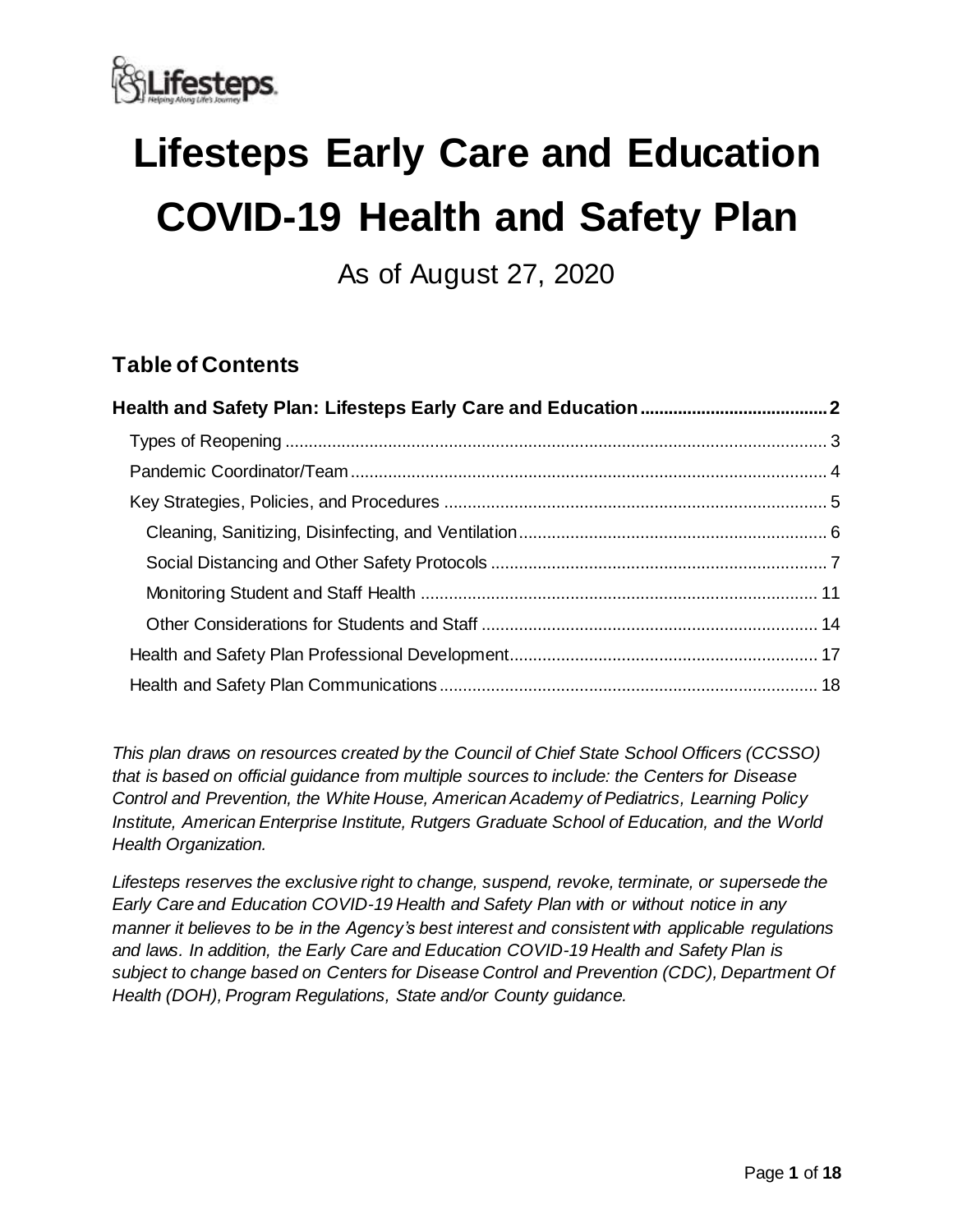

## **Health and Safety Plan: Lifesteps Early Care and Education**

Lifesteps is mindful that as long as there are cases of COVID-19 in the community, there are no strategies that can completely eliminate transmission risk within a school environment. The goal is to keep transmission as low as possible to safely continue school activities. School activities must be informed by [Governor Wolf's Process to Reopen Pennsylvania.](https://www.governor.pa.gov/process-to-reopen-pennsylvania/) The administration has categorized reopening into three broad phases: Red, Yellow, or Green. These designations signal how counties and/or regions may begin easing some restrictions on school, work, congregate settings, and social interactions:

- The Red Phase: Schools remain closed for in-person instruction and all instruction must be provided via remote learning, whether using digital or non-digital platforms. Provisions for student services such as school meal programs should continue. Large gatherings are prohibited.
- <span id="page-1-0"></span> The Yellow Phase and Green Phase: Schools may provide in-person instruction after developing a written Health and Safety Plan, to be approved by the local governing body (e.g. board of directors/trustees) and posted on the school entity's publicly available website.

Depending upon the public health conditions in any county within the Commonwealth, there could be additional actions, orders, or guidance provided by the Pennsylvania Department of Education (PDE) and/or the Pennsylvania Department of Health (DOH) designating the county as being in the Red, Yellow, or Green phase. Some counties may not experience a straight path from a Red designation, to a Yellow, and then a Green designation. Instead, cycling back and forth between less restrictive to more restrictive designations may occur as public health indicators improve or worsen. This means that Lifesteps will account for changing conditions in the Health and Safety Plan to ensure fluid transition between more or less restrictive conditions in each of the phase requirements as needed.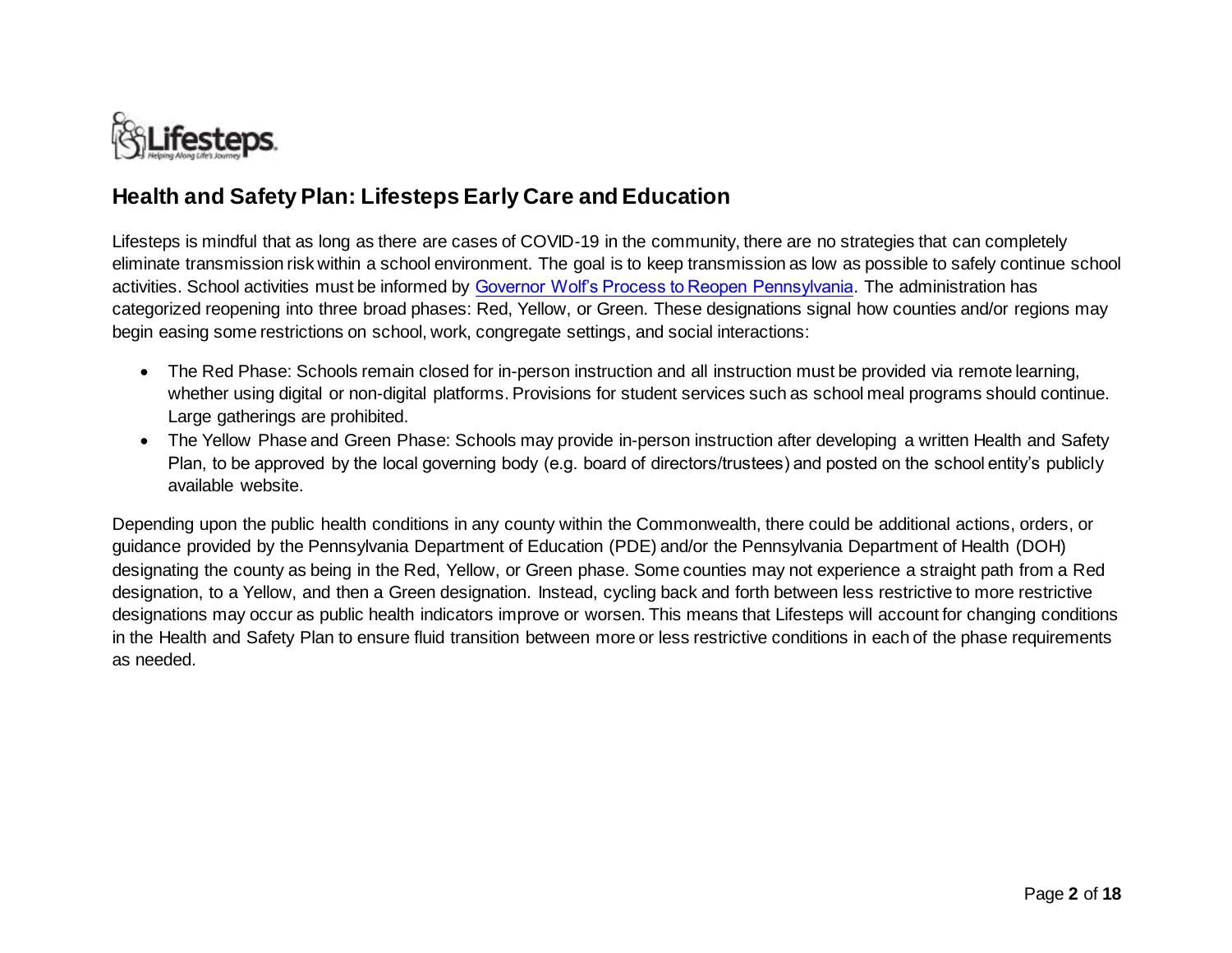

**Based on current designation (Phase) and local community needs, Lifesteps intends to reopen Early Care and Education classrooms using the following practices:**

#### ☒ **In-Person Instruction**

- Classroom enrollment limited to 60% of licensed capacity based on local and school district class-size guidance
- Implementation of *Lifesteps Procedures and Guidelines for COVID-19 Early Care and Education*
- Remote instruction may be implemented if classroom closes due to School District, County or Commonwealth requirement such as Red Phase
- <span id="page-2-0"></span>- Take-home activities will be sent home at the start of the year (to be completed should a 48-hour program closure be announced due to positive COVID-19 case)
- ☒ **Remote instruction** (Pre-K Counts Program Only)
	- Remote instruction (1/2 hour sessions 5 times weekly for enrolled children) with a Pre-K Counts qualified Teacher
	- Supplemental at-home activities
	- Meal Distribution*:* Periodic "grab-and-go" meal distribution scheduled at respective enrollment location
	- Requires completed "*Tele-Services Understanding, Agreement and Informed Consent"*
	- Remote option may discontinue should the Commonwealth end the State of Emergency. Enrolled children would be transitioned to In-Person Instruction

#### <span id="page-2-1"></span>**Anticipated launch date for in-person learning: August 31, 2020**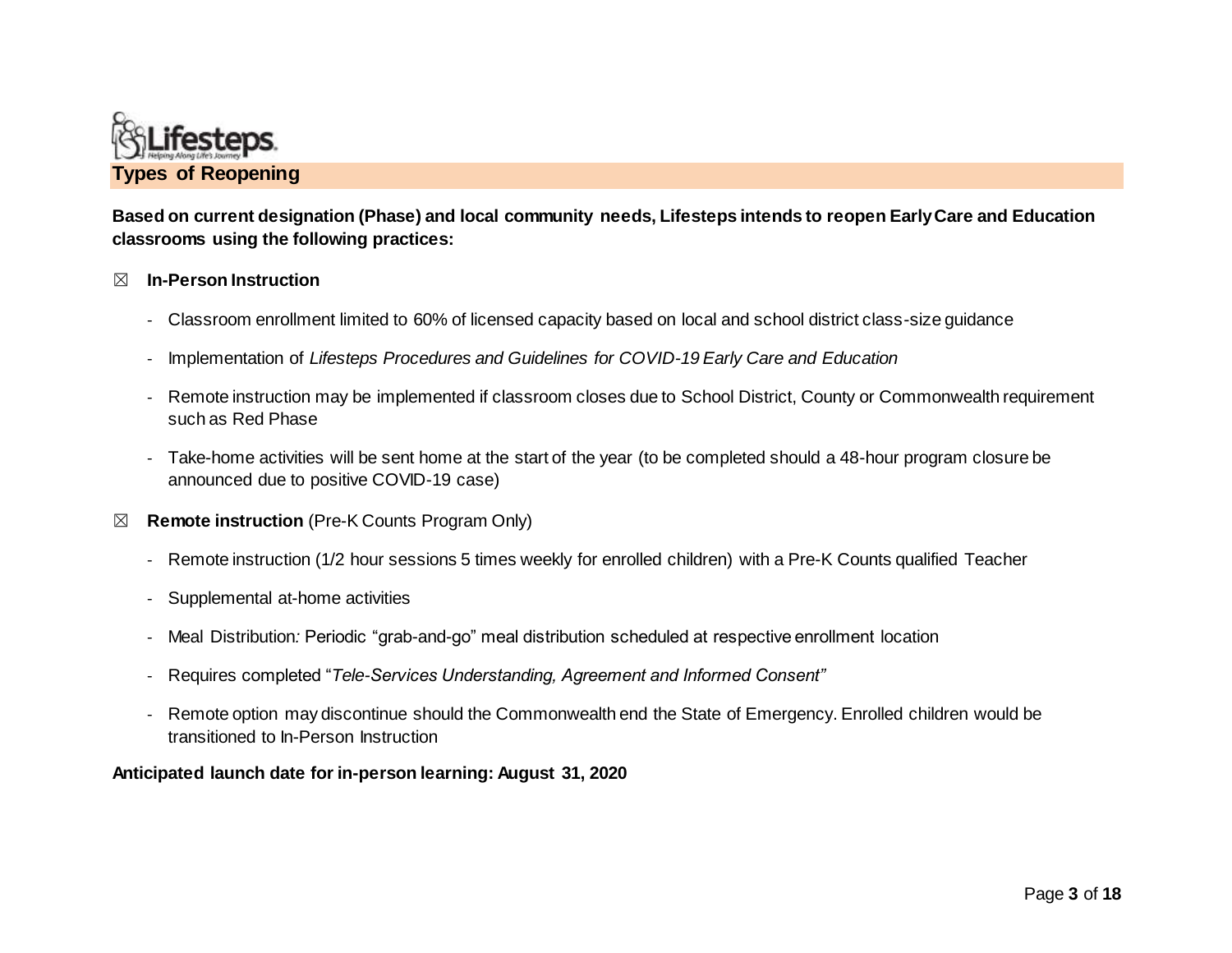

Lifesteps is required to identify a Pandemic Coordinator and/or pandemic team with defined roles and responsibilities for health and safety preparedness and response planning during the phased reopening of schools. The Pandemic Coordinator and team will be responsible for facilitating the local planning process, monitoring implementation of the Health and Safety Plan, and continued monitoring of local health data to assess implications for school operations and potential adjustments to the Health and Safety Plan throughout the school year. In the table below, Lifesteps has identified a Pandemic Coordinator (Pandemic Safety Officer) and the stakeholder group they represent in the row marked "Pandemic Coordinator". For each additional pandemic team member, Lifesteps plan includes the Title/Position, Stakeholder Group Represented, and the specific role they will play in planning and implementation of the Health and Safety Plan:

- **Health and Safety Plan Development:**Individuals will play a role in drafting the enclosed Health and Safety Plan;
- **Pandemic Crisis Response Team:** Individuals will play a role in within school year decision making regarding response efforts in the event of a confirmed positive case or exposure among staff and students; or
- **Both (Plan Development and Response Team):**Individuals will play a role in drafting the plan and within school year decision making regarding response efforts in the event of confirmed positive case.

| <b>Title / Position</b>                                                                               | <b>Stakeholder Group Represented</b> | <b>Pandemic Team Roles and Responsibilities</b><br>(Options Above) |
|-------------------------------------------------------------------------------------------------------|--------------------------------------|--------------------------------------------------------------------|
| <b>President, Chief Executive Officer</b>                                                             | Agency Management                    | <b>Both</b>                                                        |
| <b>Pandemic Coordinator</b><br><b>Chief Administrative Officer/</b><br><b>Pandemic Safety Officer</b> | Agency Management                    | <b>Both</b>                                                        |
| <b>Chief Program Officer</b>                                                                          | Agency Management                    | <b>Both</b>                                                        |
| <b>Vice President, Early Education</b>                                                                | Agency Management                    | <b>Both</b>                                                        |
| <b>Vice President, Employee</b><br><b>Relations/Benefits</b>                                          | Agency Management                    | <b>Both</b>                                                        |
| <b>Corporate Management Team</b>                                                                      | Agency Management                    | <b>Both</b>                                                        |
| <b>Supervisors, Children's Services</b>                                                               | Program Management and Response      | Pandemic Crisis Response Team                                      |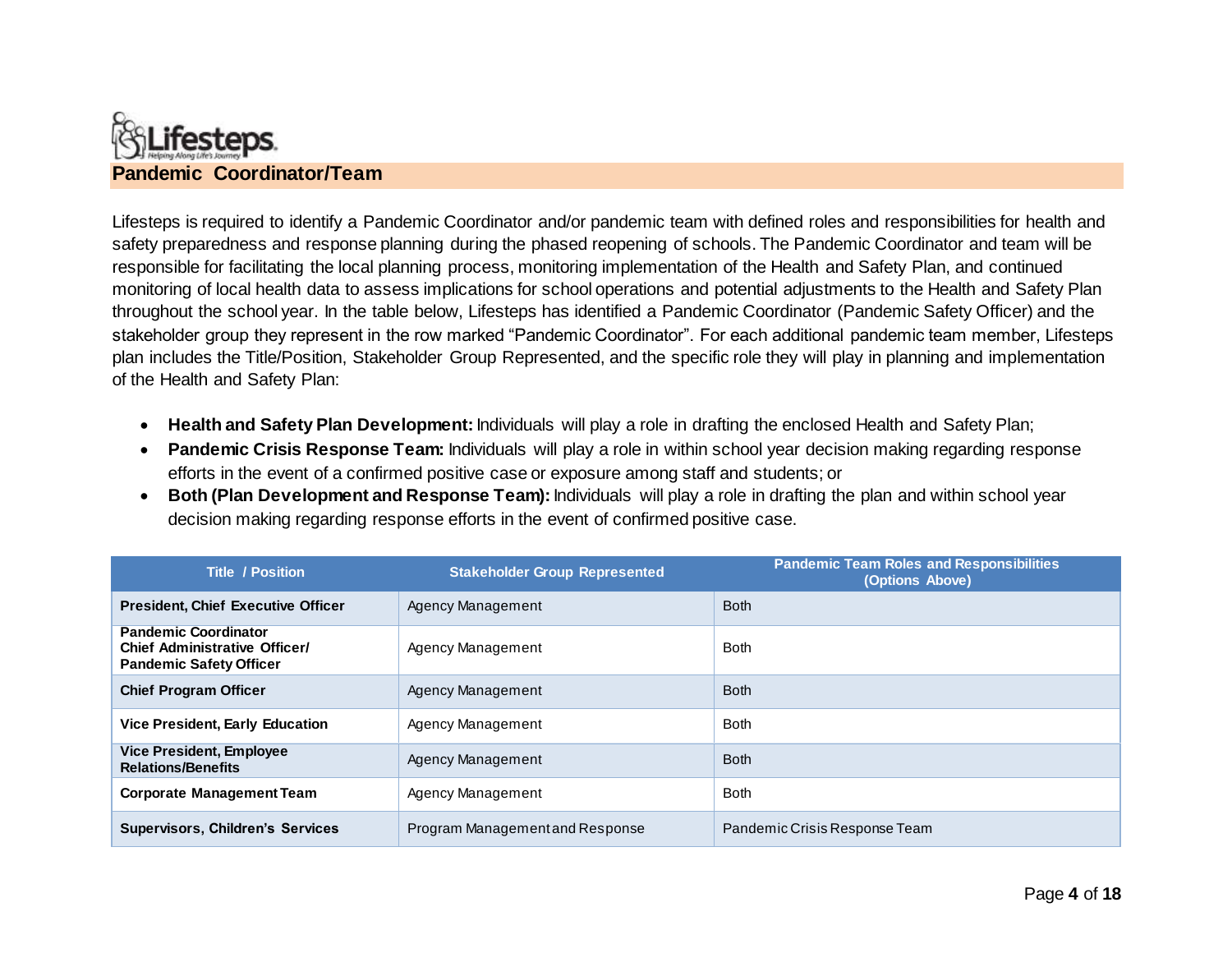

Lifesteps will engage in efforts to ensure health and safety of staff, children, and families in the following domains:

- Cleaning, Sanitizing, Disinfecting, and Ventilation
- Social Distancing and Other Safety Protocols
- Monitoring Students (Children) and Staff Health
- Other Considerations for Students (Children) and Staff

For each of the above domains, Lifesteps has documented the following:

- **Action Steps under Yellow Phase:** Action steps to prepare for and implement the requirement under the guidelines outlined for counties in yellow.
- <span id="page-4-0"></span> **Action Steps under Green Phase:** Action steps to prepare for and implement the requirement under the guidelines outlined for counties in green.
- **Lead Individual and Position:** Person(s) responsible for ensuring the action step(s) is implemented.
- **Materials, Resources, and/or Supports Needed:**Materials, resources, supports required to implement the requirement.
- **Professional Development (PD) Required:**Professional Staff Development (training) necessary in order to implement this requirement effectively.

In the following tables, an asterisk (\*) denotes a mandatory element of the plan. All other requirements are highly encouraged to the extent possible.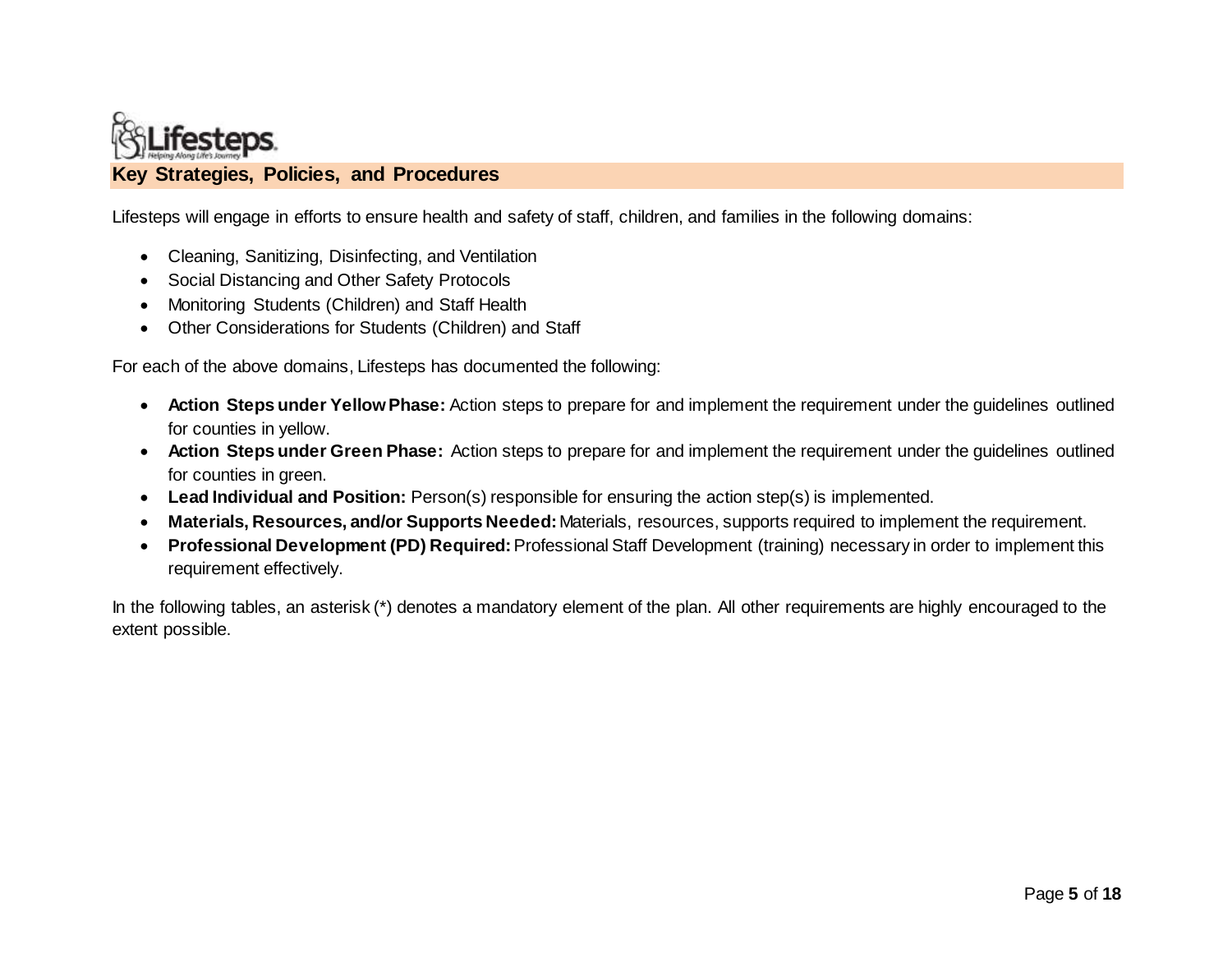

#### **Domain 1: Cleaning, Sanitizing, Disinfecting, and Ventilation**

**Lifesteps will ensure that facilities are cleaned and ready to safely welcome staff, children and limited visitors by implementing daily cleaning/sanitizing and disinfecting/ventilation routines (see Procedures and Guidelines for COVID-19 Early Care and Education) throughout the program day in classrooms and utilizing the services of Buildings and Grounds (B&G) staff (see COVID-19 Cleaning Procedures) or School District staff throughout facilities. The frequency of cleaning at facilities has increased. Cleaning will be required in any facility that experiences a positive case of COVID-19 for either a staff or enrolled child prior to reopening. Supervisor, Children's Services will evaluate cleaning and sanitizing in Early Care and Education program areas.** 

<span id="page-5-1"></span><span id="page-5-0"></span>

| <b>PA Department of</b><br><b>Education</b><br><b>Requirements</b>                                                                                                                                                          | <b>Action Steps</b><br>under Yellow Phase                                                                                                                                                                                                                                                                                                                                                                                                                                                                                                             | <b>Action Steps</b><br>under Green Phase                                                                                                                                                                                                                                                                                                                                                                                                                                                                                                              | <b>Lead Individual</b><br>and Position | <b>Materials,</b><br>Resources, and or<br><b>Supports Needed</b>                                               | <b>Professional</b><br><b>Development</b><br><b>Required (Y/N)</b>                                                             |
|-----------------------------------------------------------------------------------------------------------------------------------------------------------------------------------------------------------------------------|-------------------------------------------------------------------------------------------------------------------------------------------------------------------------------------------------------------------------------------------------------------------------------------------------------------------------------------------------------------------------------------------------------------------------------------------------------------------------------------------------------------------------------------------------------|-------------------------------------------------------------------------------------------------------------------------------------------------------------------------------------------------------------------------------------------------------------------------------------------------------------------------------------------------------------------------------------------------------------------------------------------------------------------------------------------------------------------------------------------------------|----------------------------------------|----------------------------------------------------------------------------------------------------------------|--------------------------------------------------------------------------------------------------------------------------------|
| Cleaning,<br>sanitizing,<br>disinfecting, and<br>ventilating<br>learning spaces,<br>surfaces, and any<br>other areas used<br>by students (i.e.,<br>restrooms.<br>drinking<br>fountains,<br>hallways, and<br>transportation) | Regular hand washing for<br>$\blacksquare$<br>both staff and children<br>Temporarily discontinue use<br>$\blacksquare$<br>of toys/items that cannot be<br>easily cleaned (soft/plush<br>toys, drinking fountains)<br>Clean and disinfect at least<br>daily (or more, depending on<br>use) frequently touched<br>surfaces/objects: door knobs<br>and handles, stair rails,<br>classroom desks and chairs,<br>countertops, light switches,<br>shared toys, telephones,<br>shared computers/keyboards<br>Washing of nap items at<br>center, as necessary | Regular hand washing for<br>$\blacksquare$<br>both staff and children<br>Temporarily discontinue use<br>of toys/items that cannot be<br>easily cleaned (soft/plush<br>toys, drinking fountains)<br>Clean and disinfect at least<br>daily (or more, depending on<br>use) frequently touched<br>surfaces/objects: door knobs<br>and handles, stair rails,<br>classroom desks and chairs,<br>countertops, light switches,<br>shared toys, telephones,<br>shared computers/keyboards<br>Washing of nap items at<br>$\blacksquare$<br>center, as necessary | Supervisor,<br>Children's Services     | Cleaning supplies:<br>soap, disinfectant<br>and sanitizer<br>spray, spray<br>bottles, washing<br>machine/dryer | Yes (training as<br>updates to<br>Procedures<br>and Guidelines<br>for COVID-19<br>Early Care and<br>Education are<br>released) |
| Other cleaning,<br>sanitizing,<br>disinfecting, and<br>ventilation<br>practices                                                                                                                                             | Cleaning of non-program<br>$\blacksquare$<br>space as specified on "B&G<br>COVID-19 Cleaning<br>Procedure"                                                                                                                                                                                                                                                                                                                                                                                                                                            | Cleaning of non-program<br>$\blacksquare$<br>space as specified on "B&G<br>COVID-19 Cleaning<br>Procedure"                                                                                                                                                                                                                                                                                                                                                                                                                                            | <b>Facilities Manager</b>              | Cleaning supplies:<br>soap, disinfectant<br>and sanitizer<br>spray, spray bottles                              | Yes (as "B&G<br>COVID-19<br>Cleaning<br>Procedure" are<br>updated)                                                             |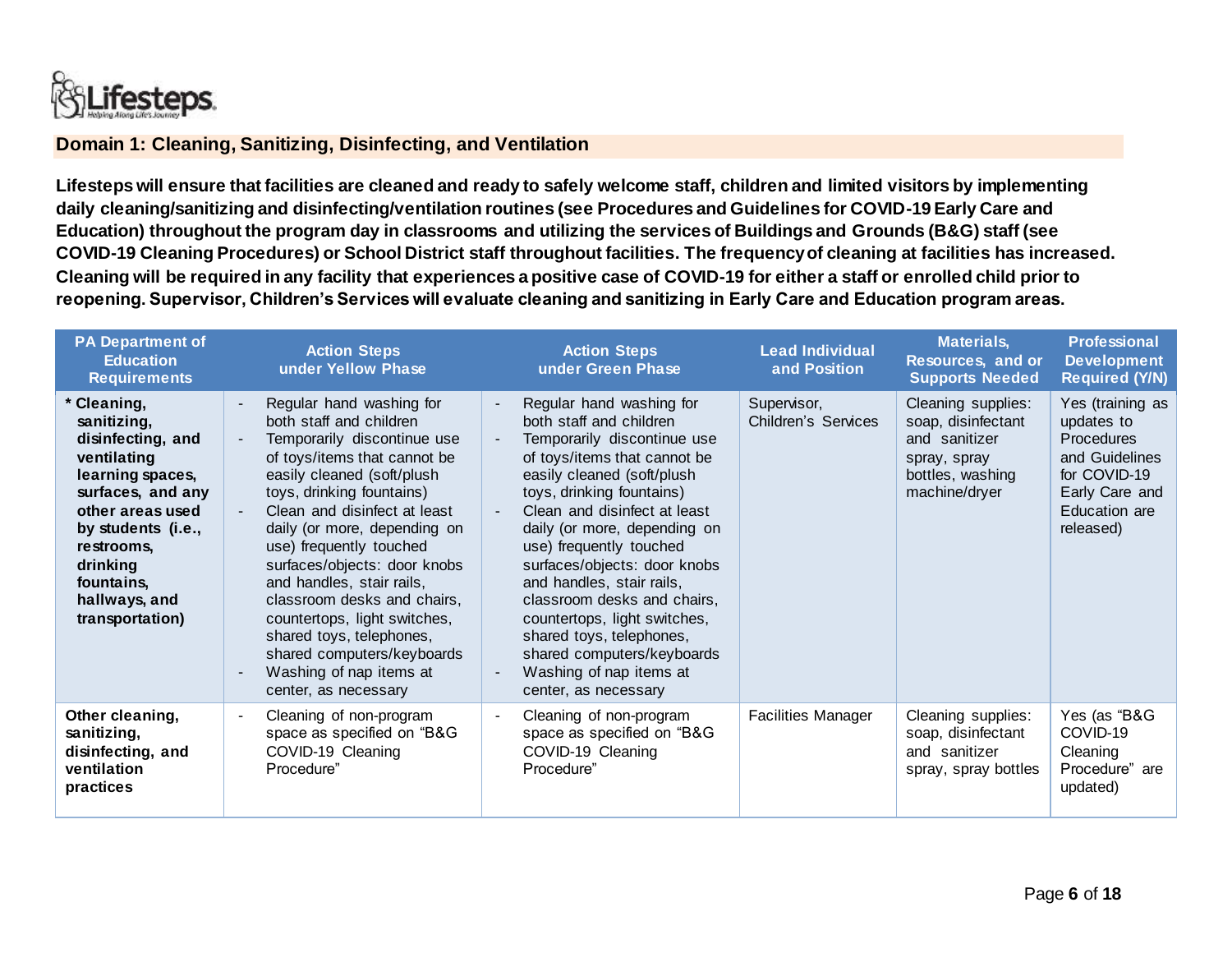

#### **Domain 2: Social Distancing and Other Safety Protocols**

**Lifesteps offers both in-person and remote (Pre-K Counts only) programming. Offering options will decrease in-person attendance and promote social distancing. For in-person instruction, classrooms are organized in a way to spread out staff and children, thus mitigating spread. Children enrolled in wrap-around care (Preschool with Child Care before/after) will remain in their preschool classroom to the extent possible. Inter-departmental or inter-generational activities will not be scheduled at this time. Classrooms will not schedule joint activities in an effort to minimize "crossover" of enrolled children. Staff will be assigned to a specific classroom, to the extent possible. Shared spaces (restrooms, playgrounds, etc.) will be scheduled for use by one classroom at a time (staggered) and cleaning will be conducted between classes. Weather permitting, outdoor play and learning is encouraged, as it offers greater opportunity for social distancing. Hygiene practices will be instructed and practiced regularly throughout the day. Drop-off and pick-up will be staggered, and will occur at building entrances, to encourage social distancing. Children's Services program visitors are not permitted at this time unless scheduled for program enrollment or management. Visits/tours will be limited to 15 minutes or less. Staff will be trained on health and safety plans, guidelines and procedures, including updates or revisions. Supervisor, Children's Services will monitor implementation of practices.**

| <b>PA Department of</b><br><b>Education</b><br><b>Requirements</b>                                                                                                          | <b>Action Steps</b><br>under Yellow Phase                                                                                                                                                                                                                                                                                                                                           | <b>Action Steps</b><br>under Green Phase                                                                                                                                                                                                                                                                  | Lead<br><b>Individual</b><br>and Position                                           | <b>Materials,</b><br>Resources,<br>and/or Supports<br><b>Needed</b>         | <b>Professional</b><br><b>Development</b><br><b>Required (Y/N)</b>                                                             |
|-----------------------------------------------------------------------------------------------------------------------------------------------------------------------------|-------------------------------------------------------------------------------------------------------------------------------------------------------------------------------------------------------------------------------------------------------------------------------------------------------------------------------------------------------------------------------------|-----------------------------------------------------------------------------------------------------------------------------------------------------------------------------------------------------------------------------------------------------------------------------------------------------------|-------------------------------------------------------------------------------------|-----------------------------------------------------------------------------|--------------------------------------------------------------------------------------------------------------------------------|
| * Classroom/ learning<br>space occupancy<br>that allows for 6 feet<br>of separation among<br>students and staff<br>throughout the day,<br>to the maximum<br>extent feasible | Practices implemented to promote<br>appropriate spacing, as possible<br>Head-to-toe nap positioning<br>Spaced out seating at meals<br>$\blacksquare$<br>Small group activities<br>$\blacksquare$<br>Limited mixing of groups<br>$\sim$<br>Classrooms include the same<br>$\blacksquare$<br>group of children/staff daily<br>Limited sharing of supplies<br>$\overline{\phantom{a}}$ | Practices implemented to promote<br>appropriate spacing, as possible<br>Head-to-toe nap positioning<br>Spaced out seating at meals<br>Small group activities<br>Limited mixing of groups<br>Classrooms include the same<br>group of children/staff daily<br>Limited sharing of supplies<br>$\blacksquare$ | Pre-K Counts<br>Teachers,<br>Preschool<br>Teachers,<br>Teacher Aides.<br><b>AGS</b> | Guidelines and<br>Procedures for<br>COVID-19 Early<br>Care and<br>Education | Yes (training as<br>updates to<br>Procedures and<br>Guidelines for<br>COVID-19 Early<br>Care and<br>Education are<br>released) |
| * Restricting the use of<br>cafeterias and other<br>congregate settings,<br>and serving meals in<br>alternate settings<br>such as classrooms                                | Meals served in classrooms<br>Staggered drop-off, pick-up,<br>playground use<br>Staggered restroom use                                                                                                                                                                                                                                                                              | Meals served in classrooms<br>Staggered drop-off, pick-up,<br>playground use<br>Staggered restroom use                                                                                                                                                                                                    | Supervisor,<br>Children's<br><b>Services</b>                                        | Guidelines and<br>Procedures for<br>COVID-19 Early<br>Care and<br>Education | Yes (training as<br>updates to<br>Procedures and<br>Guidelines for<br>COVID-19 Early<br>Care and<br>Education are<br>released) |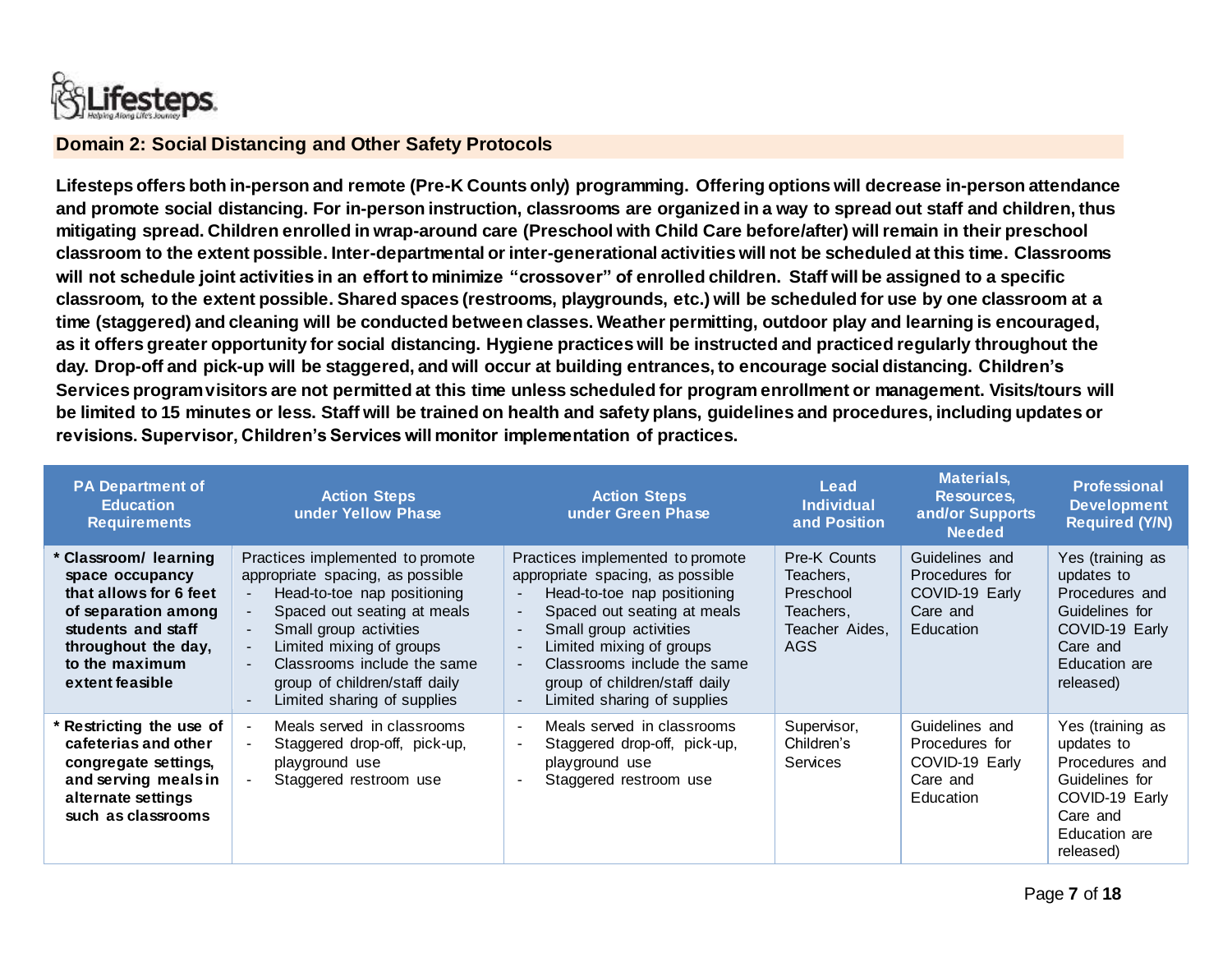

| <b>PA Department of</b><br><b>Education</b><br><b>Requirements</b>                                                                             | <b>Action Steps</b><br>under Yellow Phase                                                                                                                                                                                                                                                                                                                                                                                 | <b>Action Steps</b><br>under Green Phase                                                                                                                                                                                                                                                                                                                                                                                                                  | <b>Lead</b><br><b>Individual</b><br>and Position | <b>Materials,</b><br><b>Resources,</b><br>and/or Supports<br><b>Needed</b>  | Professional<br><b>Development</b><br><b>Required (Y/N)</b>                                                                           |
|------------------------------------------------------------------------------------------------------------------------------------------------|---------------------------------------------------------------------------------------------------------------------------------------------------------------------------------------------------------------------------------------------------------------------------------------------------------------------------------------------------------------------------------------------------------------------------|-----------------------------------------------------------------------------------------------------------------------------------------------------------------------------------------------------------------------------------------------------------------------------------------------------------------------------------------------------------------------------------------------------------------------------------------------------------|--------------------------------------------------|-----------------------------------------------------------------------------|---------------------------------------------------------------------------------------------------------------------------------------|
| * Hygiene practices for<br>students and staff<br>including the manner<br>and frequency of<br>hand-washing and<br>other best practices          | Staff and children will<br>immediately wash or sanitize<br>hands at arrival. If using hand<br>sanitizer, staff will supervise<br>use until sanitizer has dried<br>Staff and children hands will be<br>washed after each diaper<br>change, use of restroom, return<br>from the playground, before<br>eating, after blowing nose,<br>coughing or sneezing<br>Directions for hand washing<br>posted at each sink in facility | Staff and children will<br>$\blacksquare$<br>immediately wash or sanitize<br>hands at arrival. If using hand<br>sanitizer, staff will supervise<br>use until sanitizer has dried<br>Staff and children hands will be<br>$\sim$<br>washed after each diaper<br>change, use of restroom, return<br>from the playground, before<br>eating, after blowing nose,<br>coughing or sneezing<br>Directions for hand washing are<br>posted at each sink in facility | Supervisor,<br>Children's<br><b>Services</b>     | Guidelines and<br>Procedures for<br>COVID-19 Early<br>Care and<br>Education | Yes (training as<br>updates to<br>Procedures and<br>Guidelines for<br>COVID-19 Early<br>Care and<br><b>Education</b> are<br>released) |
| * Posting signs, in<br>highly visible<br>locations, that<br>promote everyday<br>protective measures,<br>and how to stop the<br>spread of germs | Proper hygiene/protective<br>$\blacksquare$<br>practices posted in program<br>areas, drop-off & pick-up<br>locations<br>Directions for hand washing<br>posted at each sink in facility                                                                                                                                                                                                                                    | Proper hygiene/protective<br>practices posted in program<br>areas, drop-off & pick-up<br>locations<br>Directions for hand washing<br>$\overline{\phantom{a}}$<br>posted at each sink in facility                                                                                                                                                                                                                                                          | Supervisor,<br>Children's<br><b>Services</b>     | Guidelines and<br>Procedures for<br>COVID-19 Early<br>Care and<br>Education | Yes (training as<br>updates to<br>Procedures and<br>Guidelines for<br>COVID-19 Early<br>Care and<br>Education are<br>released)        |
| * Identifying and<br>restricting non-<br>essential visitors and<br>volunteers                                                                  | Staff meet authorized person(s)<br>at the door<br>Limited visitors permitted inside<br>$\blacksquare$<br>building<br>Sign-in, sign-out, drop off items<br>at the lobby door (ie: car seat,<br>lunch, nap items, etc)<br>Visitors will be scheduled in<br>advance and visits/program<br>tours will be 15 minutes or less<br>while practicing social<br>distancing                                                          | Staff meet authorized person(s)<br>at the door<br>Limited visitors permitted inside<br>building<br>Sign-in, sign-out, drop off items<br>at the lobby door (ie: car seat,<br>lunch, nap items, etc)<br>Visitors will be scheduled in<br>$\mathbf{r}$<br>advance and visits/program<br>tours will be 15 minutes or less<br>while practicing social<br>distancing                                                                                            | Supervisor,<br>Children's<br><b>Services</b>     | Guidelines and<br>Procedures for<br>COVID-19 Early<br>Care and<br>Education | Yes (training as<br>updates to<br>Procedures and<br>Guidelines for<br>COVID-19 Early<br>Care and<br><b>Education</b> are<br>released) |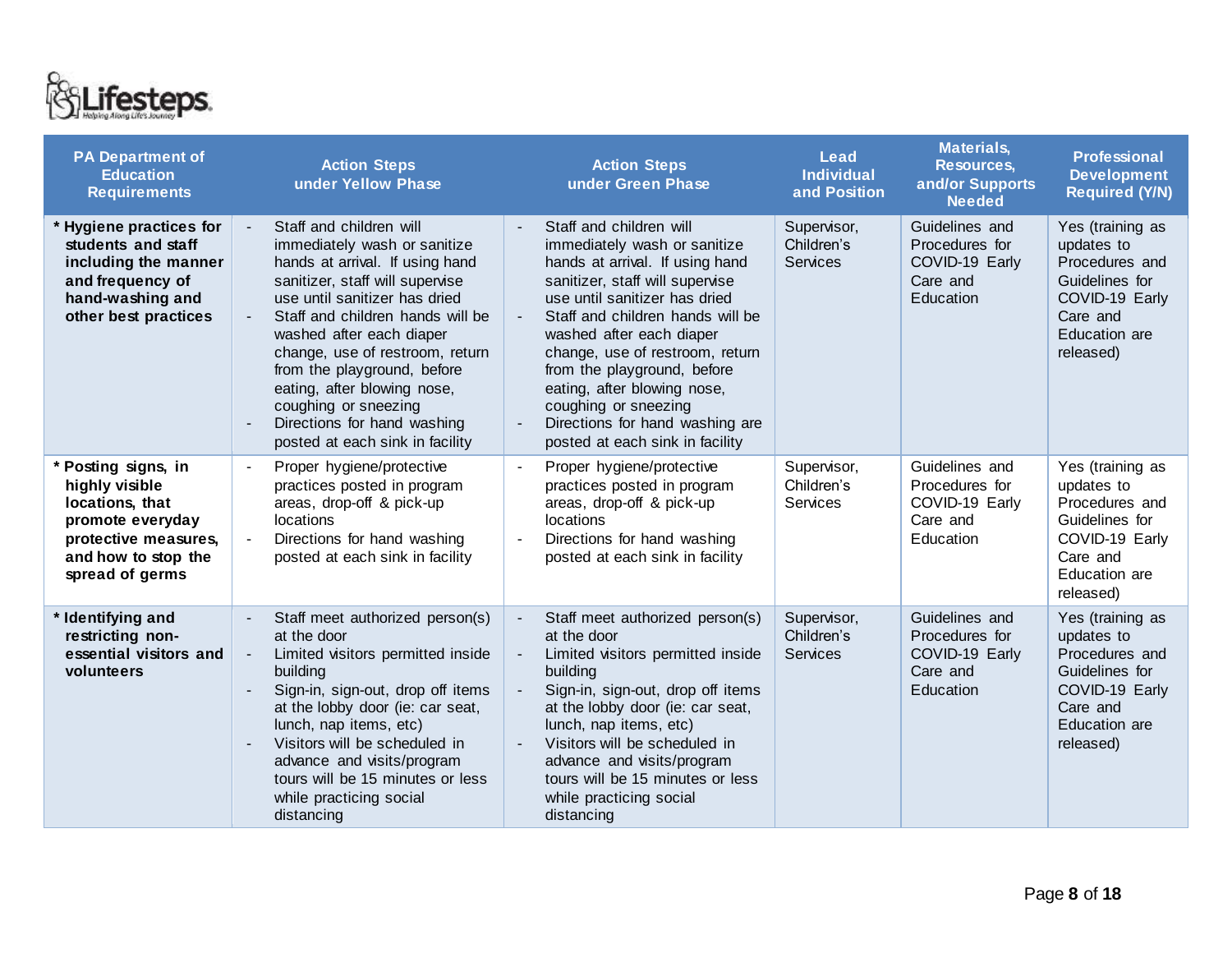

| <b>PA Department of</b><br><b>Education</b><br><b>Requirements</b>                                                                                        | <b>Action Steps</b><br>under Yellow Phase                                                                                                                                                | <b>Action Steps</b><br>under Green Phase                                                                                                                                                             | Lead<br><b>Individual</b><br>and Position    | <b>Materials,</b><br><b>Resources,</b><br>and/or Supports<br><b>Needed</b>  | <b>Professional</b><br><b>Development</b><br><b>Required (Y/N)</b>                                                             |
|-----------------------------------------------------------------------------------------------------------------------------------------------------------|------------------------------------------------------------------------------------------------------------------------------------------------------------------------------------------|------------------------------------------------------------------------------------------------------------------------------------------------------------------------------------------------------|----------------------------------------------|-----------------------------------------------------------------------------|--------------------------------------------------------------------------------------------------------------------------------|
| * Handling sporting<br>activities for recess<br>and physical<br>education classes<br>consistent with the<br><b>CDC Considerations</b><br>for Youth Sports | Staggered playground use<br>Outdoor play/learning is<br>encouraged using social<br>distancing                                                                                            | Staggered playground use<br>$\blacksquare$<br>Outdoor play/learning is<br>encouraged using social<br>distancing                                                                                      | Supervisor,<br>Children's<br>Services        | Guidelines and<br>Procedures for<br>COVID-19 Early<br>Care and<br>Education | Yes (training as<br>updates to<br>Procedures and<br>Guidelines for<br>COVID-19 Early<br>Care and<br>Education are<br>released) |
| Limiting the sharing of<br>materialsamong<br>students                                                                                                     | Small group activities<br>Limited mixing of groups<br>Classrooms include the same<br>$\blacksquare$<br>group of children/staff daily<br>Limited sharing of supplies,<br>÷,<br>toys, etc. | Small group activities<br>Limited mixing of groups<br>Classrooms include the same<br>$\blacksquare$<br>group of children/staff daily<br>Limited sharing of supplies,<br>$\blacksquare$<br>toys, etc. | Supervisor,<br>Children's<br><b>Services</b> | Guidelines and<br>Procedures for<br>COVID-19 Early<br>Care and<br>Education | Yes (training as<br>updates to<br>Procedures and<br>Guidelines for<br>COVID-19 Early<br>Care and<br>Education are<br>released) |
| Staggering the use of<br>communal spaces and<br>hallways                                                                                                  | Meals served in classrooms<br>$\blacksquare$<br>Staggered drop-off, pick-up<br>Staggered playground use<br>Staggered restroom use<br>No drinking fountain use                            | Meals served in classrooms<br>$\overline{\phantom{a}}$<br>Staggered drop-off, pick-up<br>Staggered playground use<br>Staggered restroom use<br>No drinking fountain use                              | Supervisor,<br>Children's<br>Services        | Guidelines and<br>Procedures for<br>COVID-19 Early<br>Care and<br>Education | Yes (training as<br>updates to<br>Procedures and<br>Guidelines for<br>COVID-19 Early<br>Care and<br>Education are<br>released) |
| Adjusting<br>transportation<br>schedules and<br>practices to create<br>social distance<br>between students                                                | Transportation provided only by<br>authorized persons and outside<br>agencies (ie: IU, School<br>District)<br>Pick up from buses will be<br>staggered to create social<br>distance       | Transportation provided only by<br>authorized persons and outside<br>agencies (ie: IU, School<br>District)<br>Pick up from buses will be<br>staggered to create social<br>distance                   | Supervisor,<br>Children's<br><b>Services</b> | Guidelines and<br>Procedures for<br>COVID-19 Early<br>Care and<br>Education | Yes (training as<br>updates to<br>Procedures and<br>Guidelines for<br>COVID-19 Early<br>Care and<br>Education are<br>released) |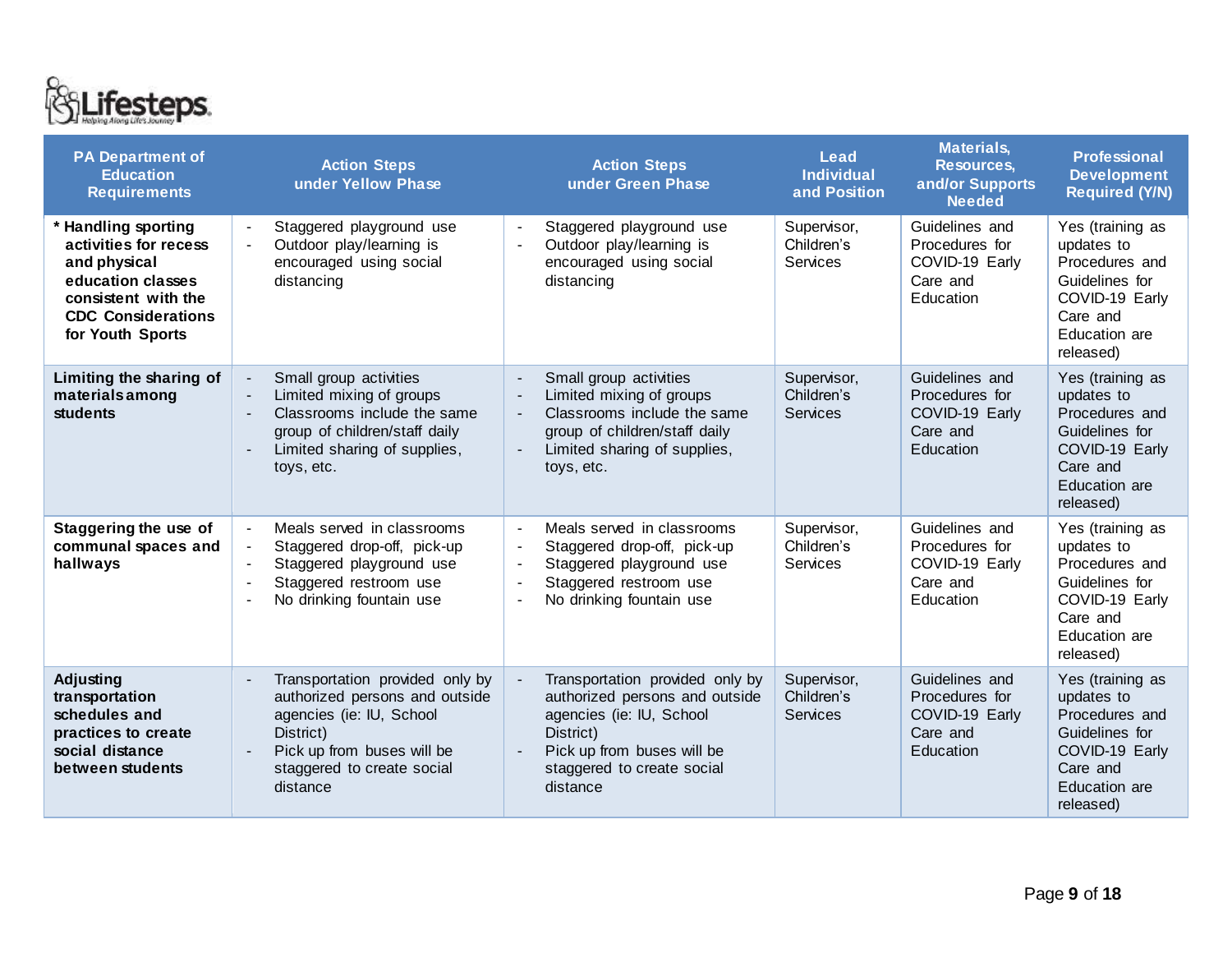

<span id="page-9-0"></span>

| <b>PA Department of</b><br><b>Education</b><br><b>Requirements</b>                                                                                                                                        | <b>Action Steps</b><br>under Yellow Phase                                                                                                                                                                                                                                                        | <b>Action Steps</b><br>under Green Phase                                                                                                                                                                                                                                                       | Lead<br><b>Individual</b><br>and Position                                     | <b>Materials,</b><br>Resources,<br>and/or Supports<br><b>Needed</b>         | <b>Professional</b><br><b>Development</b><br><b>Required (Y/N)</b>                                                             |
|-----------------------------------------------------------------------------------------------------------------------------------------------------------------------------------------------------------|--------------------------------------------------------------------------------------------------------------------------------------------------------------------------------------------------------------------------------------------------------------------------------------------------|------------------------------------------------------------------------------------------------------------------------------------------------------------------------------------------------------------------------------------------------------------------------------------------------|-------------------------------------------------------------------------------|-----------------------------------------------------------------------------|--------------------------------------------------------------------------------------------------------------------------------|
| Limiting the number of<br>individuals in<br>classrooms and other<br>learning spaces, and<br>interactions between<br>groups of students                                                                    | Head-to-toe nap positioning<br>$\blacksquare$<br>Spaced out seating at meals<br>Small group activities<br>$\sim$<br>Limited mixing of groups<br>$\sim$<br>Classrooms include the same<br>$\sim$<br>group of children/staff daily,<br>when possible<br>Limited sharing of supplies,<br>toys, etc. | Head-to-toe nap positioning<br>$\sim$<br>Spaced out seating at meals<br>$\blacksquare$<br>Small group activities<br>Limited mixing of groups<br>$\blacksquare$<br>Classrooms include the same<br>group of children/staff daily,<br>when possible<br>Limited sharing of supplies,<br>toys, etc. | Pre-K Counts<br>Teachers,<br>Preschool<br>Teachers,<br>Teacher Aides.<br>AGS. | Guidelines and<br>Procedures for<br>COVID-19 Early<br>Care and<br>Education | Yes (training as<br>updates to<br>Procedures and<br>Guidelines for<br>COVID-19 Early<br>Care and<br>Education are<br>released) |
| <b>Coordinating with</b><br>local childcare<br>regarding on site care,<br>transportation<br>protocol changes and,<br>when possible, revised<br>hours of operation or<br>modified school-year<br>calendars | Wraparound care (before<br>$\blacksquare$<br>and/or after preschool) will be<br>provided in preschool<br>classroom, when possible<br>Hours of operation may be<br>modified based on need of<br>enrolled families, up to<br>standard hours of operation                                           | Wraparound care (before<br>and/or after preschool) will be<br>provided in preschool<br>classroom, when possible<br>Hours of operation may be<br>modified based on need of<br>enrolled families, up to standard<br>hours of operation                                                           | Supervisor,<br>Children's<br><b>Services</b>                                  | Guidelines and<br>Procedures for<br>COVID-19 Early<br>Care and<br>Education | Yes (training as<br>updates to<br>Procedures and<br>Guidelines for<br>COVID-19 Early<br>Care and<br>Education are<br>released) |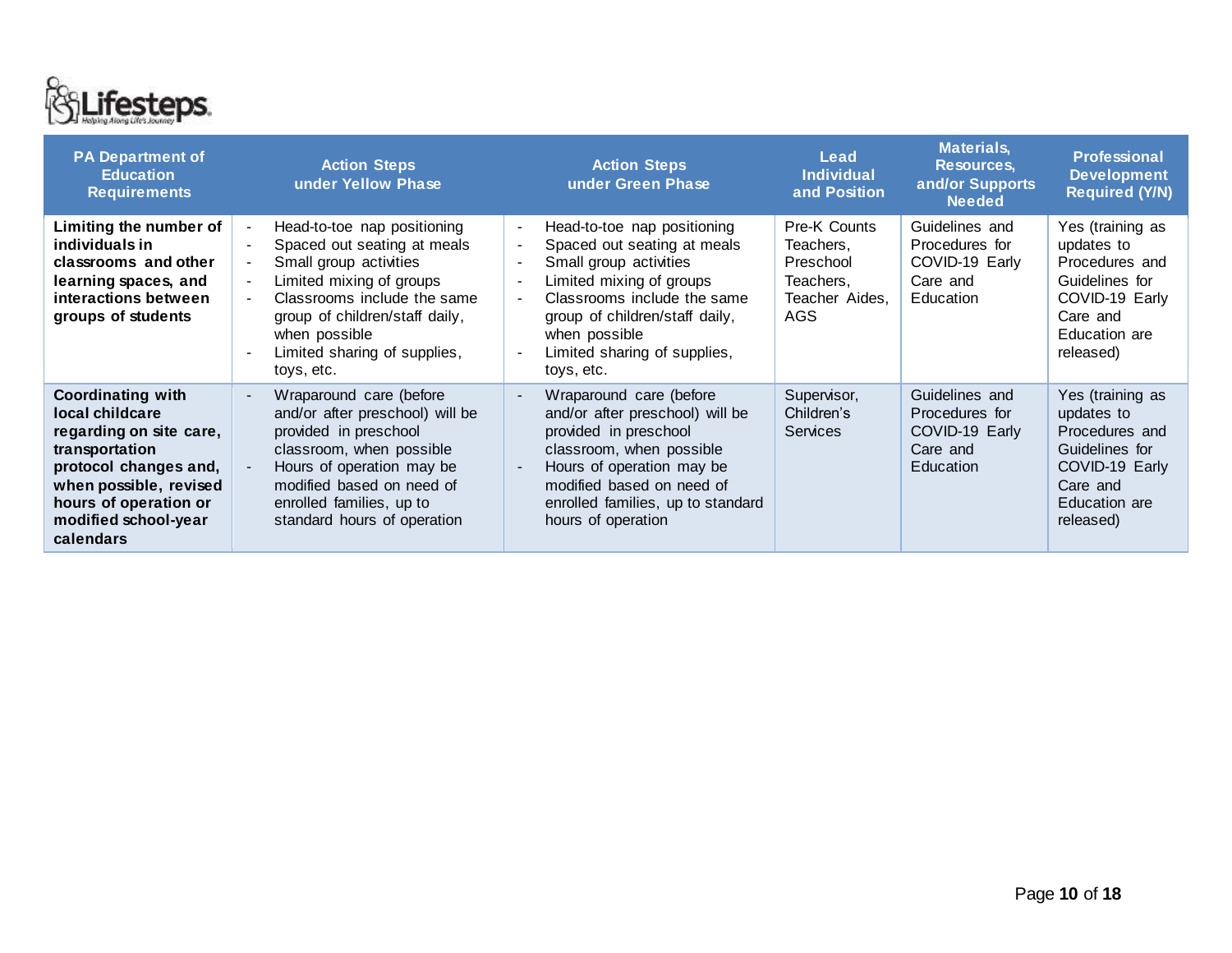

#### **Domain 3: Monitoring Student (Children) and Staff Health**

**Lifesteps staff and enrolled children will have a health screening and symptom check completed at drop-off and pick-up daily. Results will be recorded on the Lifesteps COVID-19 Screening and Symptom Check Forms [Participant and Staff] and maintained with the Supervisor, Children's Services. Additionally, staff will self-monitor throughout the day for signs of illness and will also monitor children for exhibited symptoms. If a child begins to exhibit symptoms associated with COVID-19 (see Lifesteps COVID-19 Screening and Symptom Check Forms [Participant and Staff]), the Supervisor, Children's Services will notify Vice President, Early Education and the child will be isolated from other children until an authorized person arrives for pick-up. Staff or child(ren) sent home due to COVID-19 symptoms will need to consult with their Primary Care Physician for medical clearance to return to program. The Children's Services program area of the facility will close for a period of 48 hours following a confirmed positive COVID-19 case within the Children's Services program area of the facility so that the Children's Services program area of the facility can be cleaned and disinfected. Families will be notified by the Supervisor, Children's Services, or designee, by phone if the Children's Services program area of the facility should require closure. Families are encouraged to communicate with the Supervisor, Children's Services related to symptoms or health concerns.** 

| <b>PA Department of</b><br><b>Education</b><br><b>Requirements</b>               | <b>Action Steps</b><br>under Yellow Phase                                                                                                                                                                                                                                                                                                                      | <b>Action Steps</b><br>under Green Phase                                                                                                                                                                                                                                                                                                                              | <b>Lead Individual</b><br>and Position       | <b>Materials,</b><br>Resources, and or<br><b>Supports Needed</b>                                                                                                            | <b>Professional</b><br><b>Development</b><br><b>Required (Y/N)</b>                                                                                                                                                                               |
|----------------------------------------------------------------------------------|----------------------------------------------------------------------------------------------------------------------------------------------------------------------------------------------------------------------------------------------------------------------------------------------------------------------------------------------------------------|-----------------------------------------------------------------------------------------------------------------------------------------------------------------------------------------------------------------------------------------------------------------------------------------------------------------------------------------------------------------------|----------------------------------------------|-----------------------------------------------------------------------------------------------------------------------------------------------------------------------------|--------------------------------------------------------------------------------------------------------------------------------------------------------------------------------------------------------------------------------------------------|
| * Monitoring<br>students and staff<br>for symptoms and<br>history of<br>exposure | Daily screenings and<br>$\blacksquare$<br>symptom check of children &<br>staff (see Lifesteps COVID-19<br>Screening and Symptom<br>Check Forms [Participant and<br>Staff) will be completed at the<br>drop-off/pick-up location:<br>Temperature, Symptoms,<br>Potential Exposure<br>Symptom monitoring<br>throughout the day by staff for<br>self and children | Daily screenings and<br>$\blacksquare$<br>symptom check of children &<br>staff (see Lifesteps COVID-19<br>Screening and Symptom<br>Check Forms [Participant and<br>Staff) will be completed at the<br>drop-off/pick-up location:<br>Temperature, Symptoms,<br><b>Potential Exposure</b><br>Symptom monitoring<br>throughout the day by staff for<br>self and children | Supervisor,<br>Children's<br><b>Services</b> | Guidelines and<br>Procedures for<br>COVID-19 Early<br>Care and<br>Education and<br>Lifesteps COVID-<br>19 Screening and<br>Symptom Check<br>Forms [Participant<br>and Staff | Yes (training as<br>updates to<br>Procedures and<br>Guidelines for<br>COVID-19 Early<br>Care and<br>Education or<br>Lifesteps<br>COVID-19<br>Screening and<br><b>Symptom Check</b><br><b>Forms</b><br>[Participant and<br>Staff are<br>released) |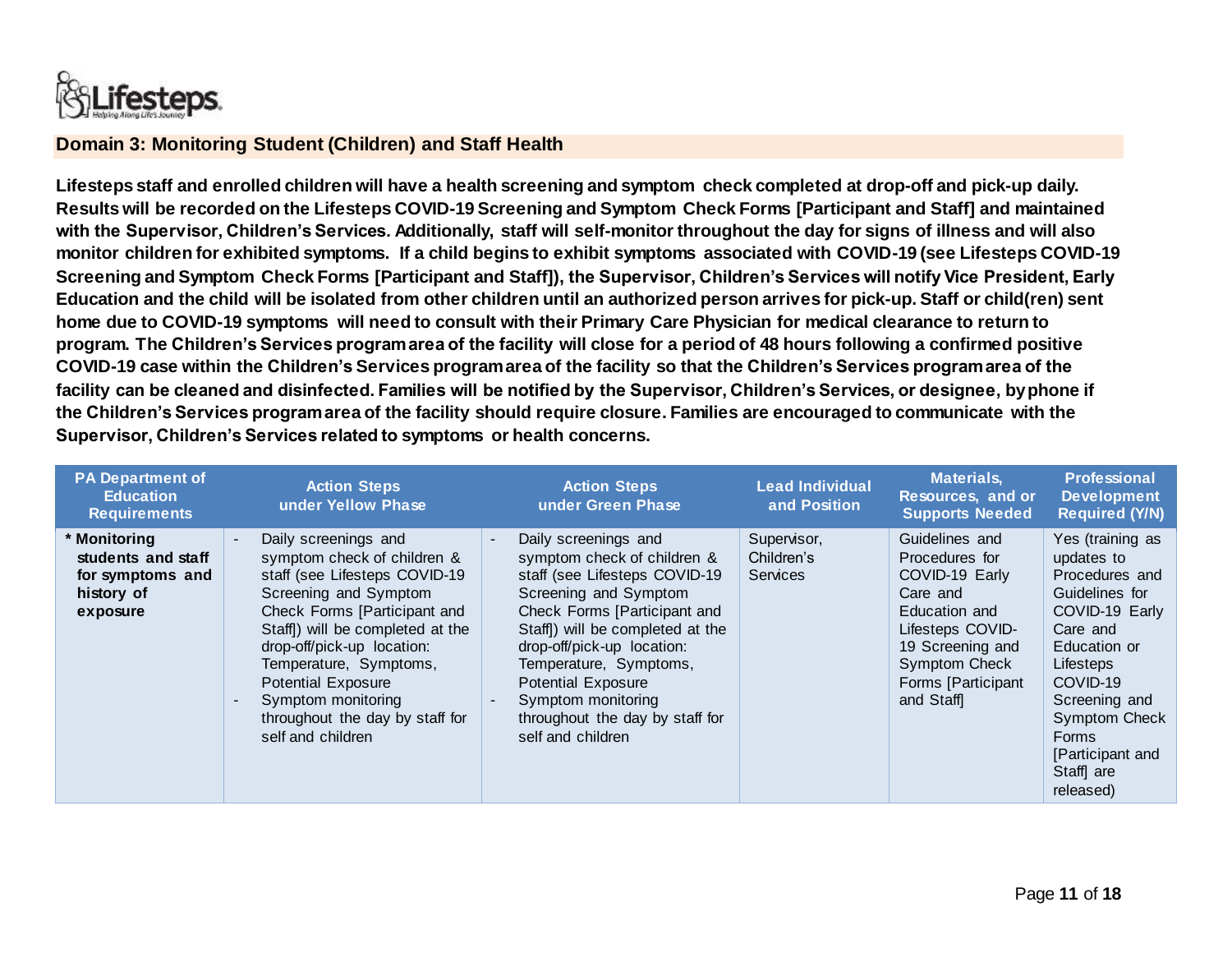

| <b>PA Department of</b><br><b>Education</b><br><b>Requirements</b>                                                                     | <b>Action Steps</b><br>under Yellow Phase                                                                                                                                                                                                                                                                                                                                                                                                                                                                                                                                                                                                                                                                                                                                                                                                                                                                                                                                                                                                                                                                                                                                                                                                           | <b>Action Steps</b><br>under Green Phase                                                                                                                                                                                                                                                                                                                                                                                                                                                                                                                                                                                                                                                                                                                                                                                                                                                                                                                                                                                                                                                                                                                                                                      | <b>Lead Individual</b><br>and Position | <b>Materials,</b><br>Resources, and or<br><b>Supports Needed</b>            | <b>Professional</b><br><b>Development</b><br><b>Required (Y/N)</b>                                                             |
|----------------------------------------------------------------------------------------------------------------------------------------|-----------------------------------------------------------------------------------------------------------------------------------------------------------------------------------------------------------------------------------------------------------------------------------------------------------------------------------------------------------------------------------------------------------------------------------------------------------------------------------------------------------------------------------------------------------------------------------------------------------------------------------------------------------------------------------------------------------------------------------------------------------------------------------------------------------------------------------------------------------------------------------------------------------------------------------------------------------------------------------------------------------------------------------------------------------------------------------------------------------------------------------------------------------------------------------------------------------------------------------------------------|---------------------------------------------------------------------------------------------------------------------------------------------------------------------------------------------------------------------------------------------------------------------------------------------------------------------------------------------------------------------------------------------------------------------------------------------------------------------------------------------------------------------------------------------------------------------------------------------------------------------------------------------------------------------------------------------------------------------------------------------------------------------------------------------------------------------------------------------------------------------------------------------------------------------------------------------------------------------------------------------------------------------------------------------------------------------------------------------------------------------------------------------------------------------------------------------------------------|----------------------------------------|-----------------------------------------------------------------------------|--------------------------------------------------------------------------------------------------------------------------------|
| * Isolating or<br>quarantining<br>students, staff, or<br>visitors if they<br>become sick or<br>demonstrate a<br>history of<br>exposure | If a child in care begins to<br>exhibit symptoms of COVID-19,<br>the child will be isolated from<br>other children until an<br>authorized person arrives for<br>pick-up<br>Isolation and/or self-quarantine<br>occurs when staff person or<br>enrolled child: has temp above<br>100.4 degrees, exhibits multiple<br>symptoms of COVID-19 without<br>medical documentation to<br>support cause, is exposed to an<br>individual who tests positive for<br>COVID-19<br>Travel by any means (vehicle,<br>$\sim$<br>airplane, bus, train and/or ship,<br>etc.) outside of Pennsylvania to<br>or through states identified by<br>state or local health<br>departments as having higher<br>rates of COVID-19 for any<br>period of time; and/or Personal<br>or Business travel by any<br>means, except by vehicle,<br>including airplane, bus, train<br>and/or ship to any destination,<br>(including internationally)<br>outside of Pennsylvania. If<br>children, parents or staff<br>engage in such travel, they will<br>not be permitted to return to<br>program and must self-<br>quarantine for 14 days.<br>Parents must report time spent<br>$\overline{\phantom{a}}$<br>out of state for travel / vacation<br>to Supervisor, Children's<br>Services. | If a child in care begins to<br>exhibit symptoms of COVID-19,<br>the child will be isolated from<br>other children until an<br>authorized person arrives for<br>pick-up<br>Isolation and/or self-quarantine<br>occurs when staff person or<br>enrolled child: has temp above<br>100.4 degrees, exhibits multiple<br>symptoms of COVID-19 without<br>medical documentation to<br>support cause, is exposed to an<br>individual who tests positive for<br>COVID-19<br>Travel by any means (vehicle,<br>airplane, bus, train and/or ship,<br>etc.) outside of Pennsylvania to<br>or through states identified by<br>state or local health<br>departments as having higher<br>rates of COVID-19 for any<br>period of time; and/or Personal<br>or Business travel by any<br>means, except by vehicle,<br>including airplane, bus, train<br>and/or ship to any destination,<br>(including internationally)<br>outside of Pennsylvania. If<br>children, parents or staff<br>engage in such travel, they will<br>not be permitted to return to<br>program and must self-<br>quarantine for 14 days.<br>Parents must report time spent<br>out of state for travel / vacation<br>to Supervisor, Children's<br>Services. | Supervisor,<br>Children's<br>Services  | Guidelines and<br>Procedures for<br>COVID-19 Early<br>Care and<br>Education | Yes (training as<br>updates to<br>Procedures and<br>Guidelines for<br>COVID-19 Early<br>Care and<br>Education are<br>released) |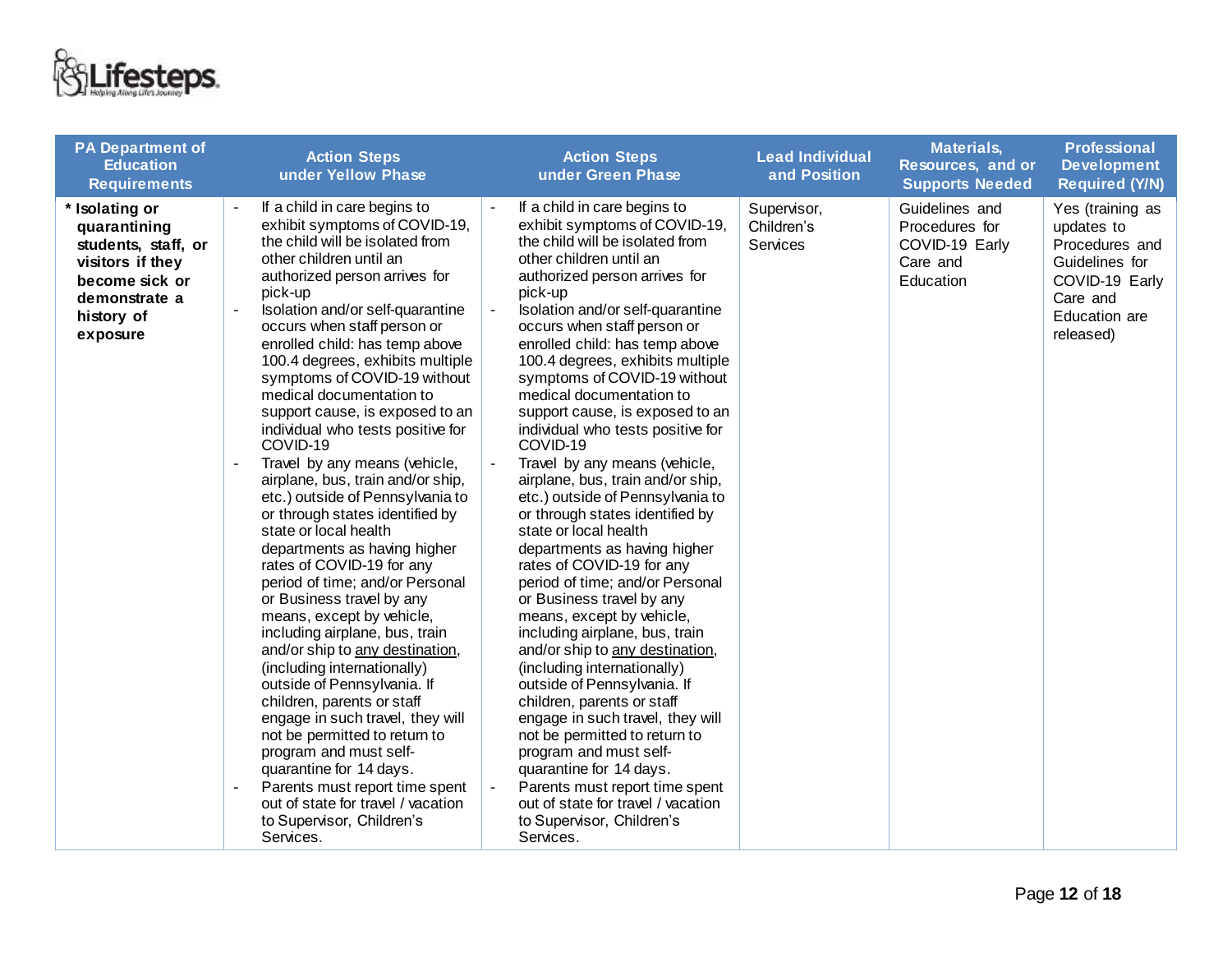

| <b>PA Department of</b><br><b>Education</b><br><b>Requirements</b>                                                                | <b>Action Steps</b><br>under Yellow Phase                                                                                                                                                                                                                                                                                                                                                                                                                                                                                                                                                                                                                                                                                                                                                                                                                                                                 | <b>Action Steps</b><br>under Green Phase                                                                                                                                                                                                                                                                                                                                                                                                                                                                                                                                                                                                                                                                                                                                                                                                                                                                                    | <b>Lead Individual</b><br>and Position       | <b>Materials,</b><br>Resources, and or<br><b>Supports Needed</b>            | <b>Professional</b><br><b>Development</b><br><b>Required (Y/N)</b>                                                             |
|-----------------------------------------------------------------------------------------------------------------------------------|-----------------------------------------------------------------------------------------------------------------------------------------------------------------------------------------------------------------------------------------------------------------------------------------------------------------------------------------------------------------------------------------------------------------------------------------------------------------------------------------------------------------------------------------------------------------------------------------------------------------------------------------------------------------------------------------------------------------------------------------------------------------------------------------------------------------------------------------------------------------------------------------------------------|-----------------------------------------------------------------------------------------------------------------------------------------------------------------------------------------------------------------------------------------------------------------------------------------------------------------------------------------------------------------------------------------------------------------------------------------------------------------------------------------------------------------------------------------------------------------------------------------------------------------------------------------------------------------------------------------------------------------------------------------------------------------------------------------------------------------------------------------------------------------------------------------------------------------------------|----------------------------------------------|-----------------------------------------------------------------------------|--------------------------------------------------------------------------------------------------------------------------------|
| * Returning isolated<br>or quarantined<br>staff, students, or<br>visitors to school                                               | Isolated or self-quarantined<br>persons may return based on<br>the CDC, DOH, State, County<br>guidance and/or PCP<br>recommendation                                                                                                                                                                                                                                                                                                                                                                                                                                                                                                                                                                                                                                                                                                                                                                       | Isolated or self-quarantined<br>persons may return based on<br>the CDC, DOH, State, County<br>guidance and/or PCP<br>recommendation                                                                                                                                                                                                                                                                                                                                                                                                                                                                                                                                                                                                                                                                                                                                                                                         | Supervisor,<br>Children's<br><b>Services</b> | Guidelines and<br>Procedures for<br>COVID-19 Early<br>Care and<br>Education | Yes (training as<br>updates to<br>Procedures and<br>Guidelines for<br>COVID-19 Early<br>Care and<br>Education are<br>released) |
| Notifying staff,<br>families, and the<br>public of school<br>closures and<br>within-school-year<br>changes in safety<br>protocols | Procedures and Guidelines<br>are subject to change based<br>on CDC, DOH, State,<br>Program regulation, and/or<br>County guidance. Updates are<br>distributed to staff and<br>enrolled families at drop-off,<br>pick-up, by email or mail. Old<br>versions of Procedures and<br>Guidelines are requested to<br>be disposed of when new<br>Procedures and Guidelines<br>are released<br>The Children's Services<br>program area of the facility will<br>close for a period of 48 hours<br>following a confirmed positive<br>COVID-19 case within the<br>Children's Services program<br>area of the facility so that the<br>Children's Services program<br>area of the facility can be<br>cleaned and disinfected.<br>Families will be notified by the<br>Supervisor, Children's<br>Services, or designee, by<br>phone if the Children's<br>Services program area of the<br>facility should require closure. | Procedures and Guidelines<br>are subject to change based<br>on CDC, DOH, State,<br>Program regulation, and/or<br>County guidance. Updates are<br>distributed to staff and<br>enrolled families at drop-off,<br>pick-up, by email or mail. Old<br>versions of Procedures and<br>Guidelines are requested to<br>be disposed of when new<br>Procedures and Guidelines<br>are released<br>The Children's Services<br>$\blacksquare$<br>program area of the facility will<br>close for a period of 48 hours<br>following a confirmed positive<br>COVID-19 case within the<br>Children's Services program<br>area of the facility so that the<br>Children's Services program<br>area of the facility can be<br>cleaned and disinfected.<br>Families will be notified by the<br>Supervisor, Children's<br>Services, or designee, by<br>phone if the Children's<br>Services program area of the<br>facility should require closure. | Supervisor,<br>Children's<br>Services        | Guidelines and<br>Procedures for<br>COVID-19 Early<br>Care and<br>Education | Yes (training as<br>updates to<br>Procedures and<br>Guidelines for<br>COVID-19 Early<br>Care and<br>Education are<br>released) |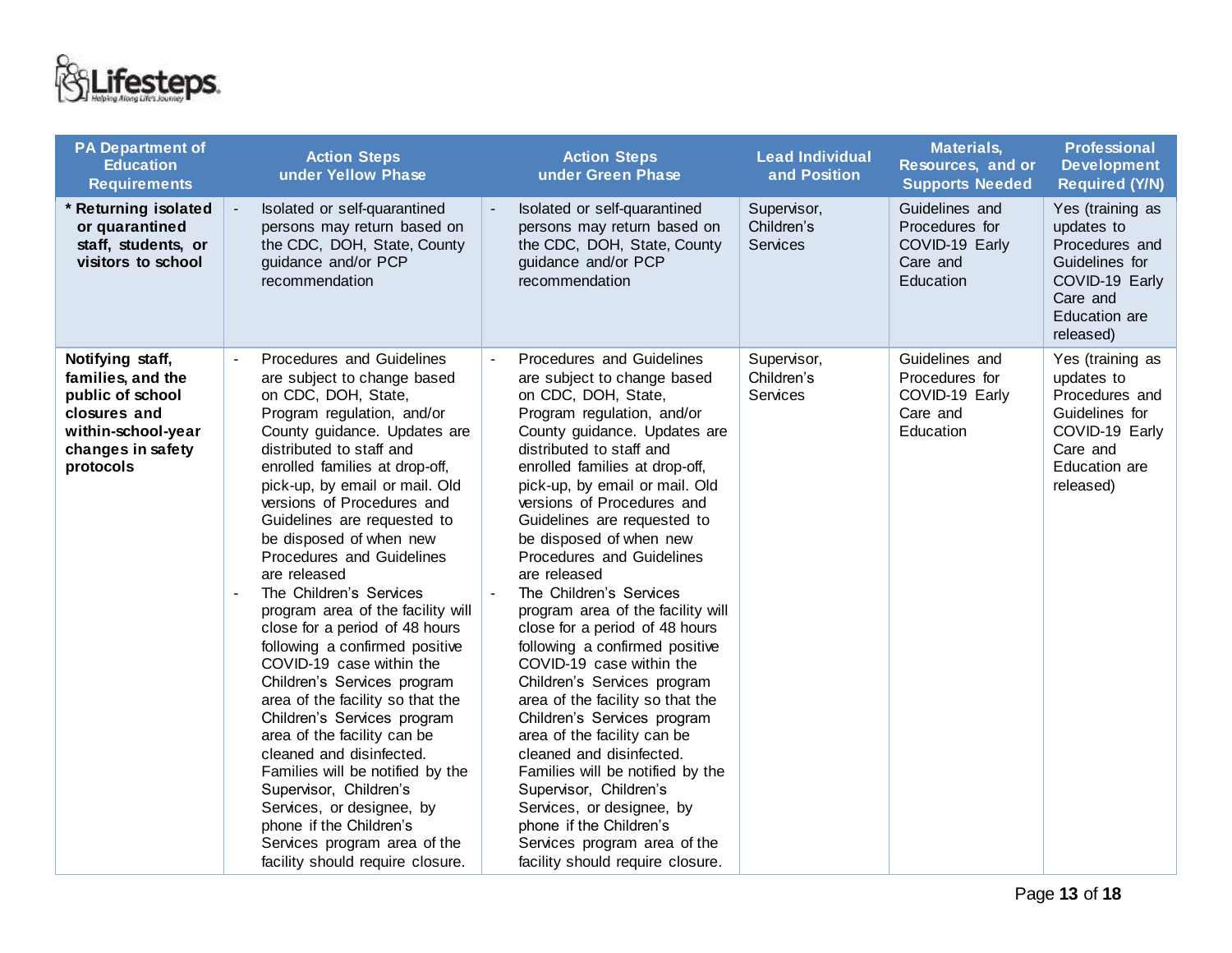

### **Domain 4: Other Considerations for Students (Children) and Staff**

**Lifesteps requires children (ages 2 and older) and staff to wear a face mask throughout the day, as recommended by state and local officials. Mask wearing includes proper coverage of nose and mouth. At drop-off and pick-up, authorized persons are required to wear face masks. Staff will support and encourage children to use a mask and help children understand the importance of mask use. Staff at higher risk for severe illness are directed to their Primary Care Physician (PCP) for recommendation. Staff with documented medical need will be considered for position change/relocation during COVID-19 Yellow Phase or Green Phase. Pre-K Counts children and families have an option to participate in remote learning. Qualified staff will be assigned to teach both in-person and/or remote learning instruction. Social-emotional support strategies will be integrated into professional development (training) opportunities for staff and enrolled families.** 

<span id="page-13-0"></span>

| <b>PA Department of</b><br><b>Education</b><br><b>Requirements</b>         | <b>Action Steps</b><br>under Yellow Phase                                                                                                                                                                                                                                                                                                                                                                                                                                                                                                          | <b>Action Steps</b><br>under Green Phase                                                                                                                                                                                                                                                                                                                                                                                                                                                                                                          | <b>Lead Individual</b><br>and Position       | <b>Materials,</b><br>Resources, and or<br><b>Supports Needed</b>         | <b>Professional</b><br><b>Development</b><br><b>Required</b><br>(Y/N)                                                                    |
|----------------------------------------------------------------------------|----------------------------------------------------------------------------------------------------------------------------------------------------------------------------------------------------------------------------------------------------------------------------------------------------------------------------------------------------------------------------------------------------------------------------------------------------------------------------------------------------------------------------------------------------|---------------------------------------------------------------------------------------------------------------------------------------------------------------------------------------------------------------------------------------------------------------------------------------------------------------------------------------------------------------------------------------------------------------------------------------------------------------------------------------------------------------------------------------------------|----------------------------------------------|--------------------------------------------------------------------------|------------------------------------------------------------------------------------------------------------------------------------------|
| * Protecting<br>students and staff<br>at higher risk for<br>severe illness | Staff, authorized persons &<br>children (age 2 and older) are<br>required to wear face masks to<br>protect children and staff at<br>higher risk for severe illness<br>Staff at higher risk for severe<br>illness are directed to their PCP<br>for recommendation<br>Staff with documented medical<br>need will be considered for<br>position change/relocation<br>during COVID-19 Yellow Phase<br>Pre-K Counts children at high<br>risk for illness, not comfortable<br>with in-person learning, will be<br>provided option for remote<br>learning | Staff, authorized persons &<br>children (age 2 and older) are<br>required to wear face masks to<br>protect children and staff at<br>higher risk for severe illness<br>Staff at higher risk for severe<br>illness are directed to their PCP<br>for recommendation<br>Staff with documented medical<br>need will be considered for<br>position change/relocation<br>during COVID-19 Green Phase<br>Pre-K Counts children at high<br>risk for illness, not comfortable<br>with in-person learning, will be<br>provided option for remote<br>learning | Supervisor,<br>Children's<br><b>Services</b> | Guidelines and<br>Procedures for<br>COVID-19 Early<br>Care and Education | Yes (training<br>as updates to<br><b>Procedures</b><br>and<br>Guidelines for<br>COVID-19<br>Early Care<br>and Education<br>are released) |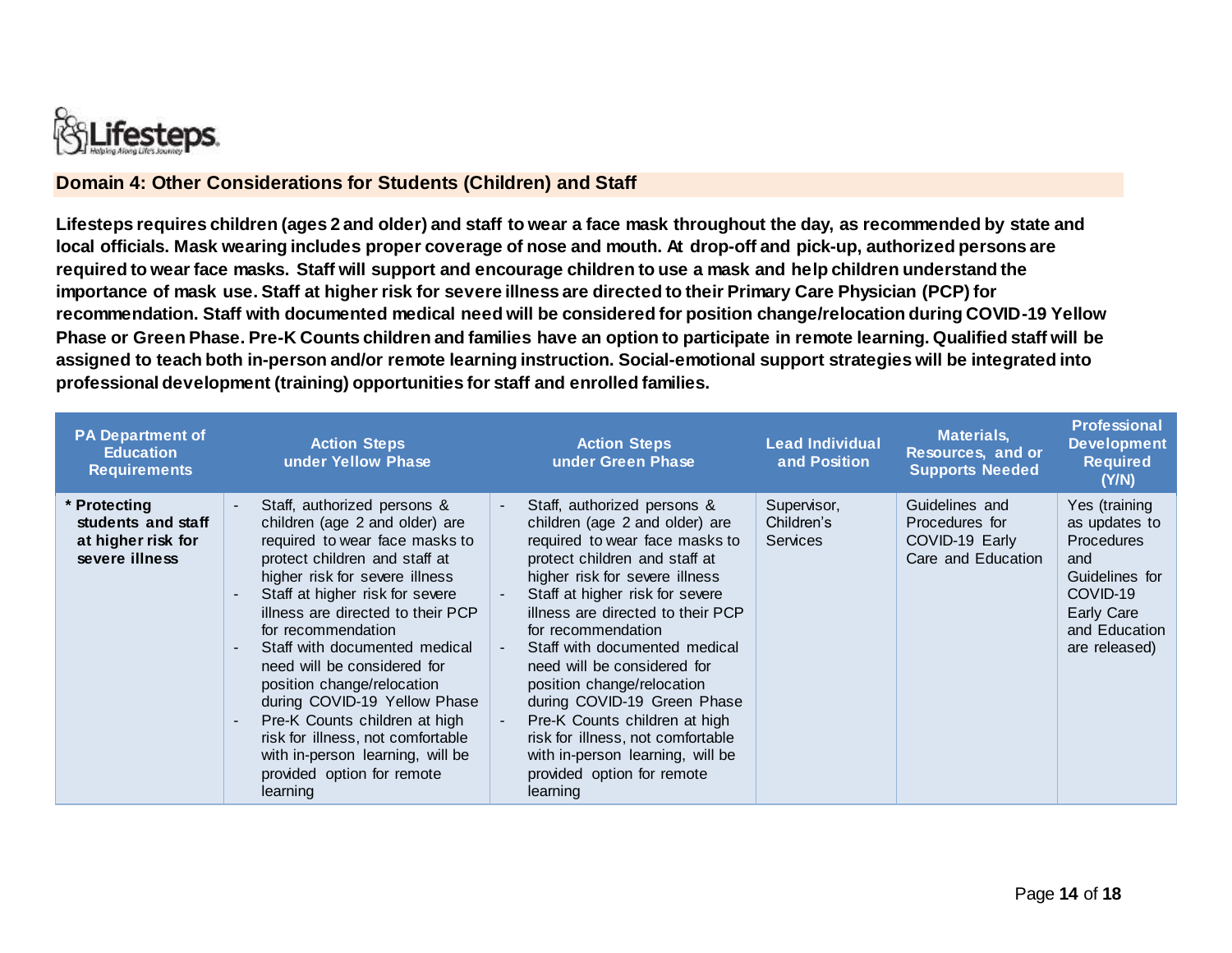

| <b>PA Department of</b><br><b>Education</b><br><b>Requirements</b>                             | <b>Action Steps</b><br>under Yellow Phase                                                                                                                                                                                                                                                                                                                                                                                                                                                                                                      | <b>Action Steps</b><br>under Green Phase                                                                                                                                                                                                                                                                                                                                                                                                                                                                                                       | <b>Lead Individual</b><br>and Position       | <b>Materials,</b><br>Resources, and or<br><b>Supports Needed</b>         | <b>Professional</b><br><b>Development</b><br><b>Required</b><br>(Y/N)                                                                           |
|------------------------------------------------------------------------------------------------|------------------------------------------------------------------------------------------------------------------------------------------------------------------------------------------------------------------------------------------------------------------------------------------------------------------------------------------------------------------------------------------------------------------------------------------------------------------------------------------------------------------------------------------------|------------------------------------------------------------------------------------------------------------------------------------------------------------------------------------------------------------------------------------------------------------------------------------------------------------------------------------------------------------------------------------------------------------------------------------------------------------------------------------------------------------------------------------------------|----------------------------------------------|--------------------------------------------------------------------------|-------------------------------------------------------------------------------------------------------------------------------------------------|
| * Use of face<br>coverings (masks<br>or face shields) by<br>all staff                          | Staff required to wear face<br>masks unless medical<br>exemption is provided<br>Supervisor, Children's Services<br>will monitor use of masks<br>throughout the day<br>Masks not required when<br>eating, drinking, or outside on<br>playgrounds while social<br>distancing<br>Masks are available if mask<br>worn becomes contaminated,<br>dirty, broken, etc.                                                                                                                                                                                 | Staff required to wear face<br>$\blacksquare$<br>masks unless medical<br>exemption is provided<br>Supervisor, Children's Services<br>will monitor use of masks<br>throughout the day<br>Masks not required when<br>eating, drinking, or outside on<br>playgrounds while social<br>distancing<br>Masks are available if mask<br>worn becomes contaminated,<br>dirty, broken, etc.                                                                                                                                                               | Supervisor,<br>Children's<br>Services        | Guidelines and<br>Procedures for<br>COVID-19 Early Care<br>and Education | Yes (training<br>as updates to<br>Procedures<br>and<br>Guidelines for<br>COVID-19<br>Early Care<br>and Education<br>are released)               |
| * Use of face<br>coverings (masks<br>or face shields) by<br>older students (as<br>appropriate) | Children (ages 2 and older)<br>required to wear a mask<br>Staff will work with children who<br>may be uncomfortable wearing<br>a mask to assist with<br>fears/anxieties and help<br>children understand reasons<br>that wearing masks is important<br>Supervisor, Children's Services<br>will monitor use of masks<br>throughout the day<br>Masks not required when<br>eating, drinking, sleeping, or<br>outside while consistently<br>socially distancing<br>Masks are available if mask<br>worn becomes contaminated,<br>dirty, broken, etc. | Children (ages 2 and older)<br>required to wear a mask<br>Staff will work with children who<br>may be uncomfortable wearing<br>a mask to assist with<br>fears/anxieties and help<br>children understand reasons<br>that wearing masks is important<br>Supervisor, Children's Services<br>will monitor use of masks<br>throughout the day<br>Masks not required when<br>eating, drinking, sleeping, or<br>outside while consistently<br>socially distancing<br>Masks are available if mask<br>worn becomes contaminated,<br>dirty, broken, etc. | Supervisor,<br>Children's<br><b>Services</b> | Guidelines and<br>Procedures for<br>COVID-19 Early Care<br>and Education | Yes (training<br>as updates to<br><b>Procedures</b><br>and<br>Guidelines for<br>COVID-19<br><b>Early Care</b><br>and Education<br>are released) |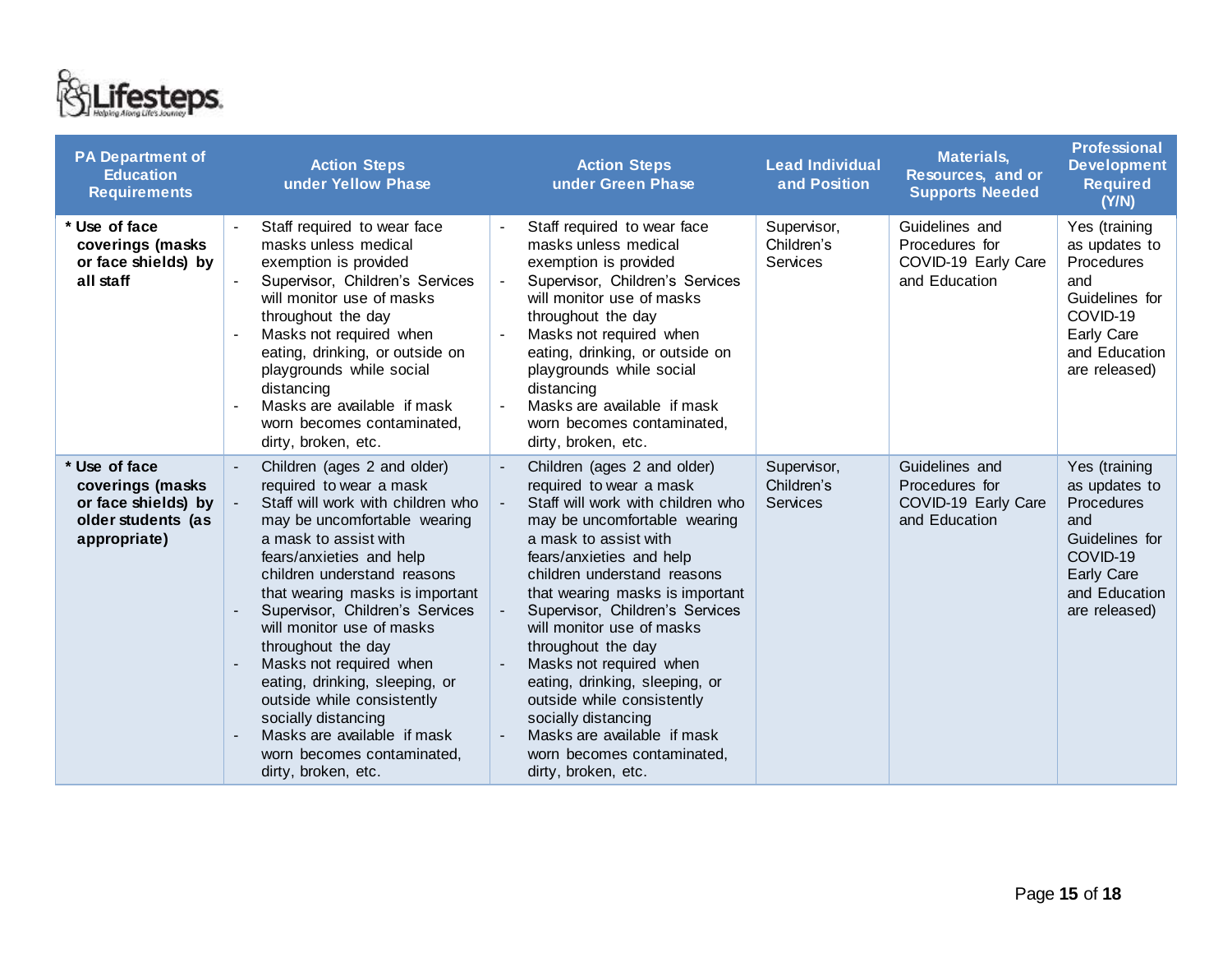

| <b>PA Department of</b><br><b>Education</b><br><b>Requirements</b>                                            | <b>Action Steps</b><br>under Yellow Phase                                                                                                                                                                                                                                                   | <b>Action Steps</b><br>under Green Phase                                                                                                                                                                                                                                             | <b>Lead Individual</b><br>and Position       | <b>Materials,</b><br>Resources, and or<br><b>Supports Needed</b>         | <b>Professional</b><br><b>Development</b><br><b>Required</b><br>(Y/N)                                                                           |
|---------------------------------------------------------------------------------------------------------------|---------------------------------------------------------------------------------------------------------------------------------------------------------------------------------------------------------------------------------------------------------------------------------------------|--------------------------------------------------------------------------------------------------------------------------------------------------------------------------------------------------------------------------------------------------------------------------------------|----------------------------------------------|--------------------------------------------------------------------------|-------------------------------------------------------------------------------------------------------------------------------------------------|
| Unique safety<br>protocols for<br>students with<br>complex needs or<br>other vulnerable<br><i>individuals</i> | If a mask cannot be worn due<br>$\blacksquare$<br>to a developmental, medical<br>and/or behavioral reason,<br>acceptable documentation must<br>be provided (ie: Physician's<br>exemption, Individualized<br>Education Plan/Individualized<br>Family Service Plan, Behavior<br>Support Plan) | If a mask cannot be worn due<br>$\sim$<br>to a developmental, medical<br>and/or behavioral reason,<br>acceptable documentation must<br>be provided (ie: Physician's<br>exemption, Individualized<br>Education Plan/ Individualized<br>Family Service Plan, Behavior<br>Support Plan) | Supervisor,<br>Children's<br><b>Services</b> | Guidelines and<br>Procedures for<br>COVID-19 Early Care<br>and Education | Yes (training<br>as updates to<br><b>Procedures</b><br>and<br>Guidelines for<br>COVID-19<br>Early Care<br>and Education<br>are released)        |
| <b>Strategic</b><br>deployment of staff                                                                       | Staff will be scheduled with<br>specific groups of children, or in<br>a specific classroom, to<br>minimize "crossover"<br>Staff will be scheduled to meet<br>the needs of in-person and/or<br>Pre-K Counts remote<br>instruction                                                            | Staff will be scheduled with<br>specific groups of children, or in<br>a specific classroom, to<br>minimize "crossover"<br>Staff will be scheduled to meet<br>$\sim$<br>the needs of in-person and/or<br>Pre-K Counts remote<br>instruction                                           | Supervisor,<br>Children's<br><b>Services</b> | Guidelines and<br>Procedures for<br>COVID-19 Early Care<br>and Education | Yes (training<br>as updates to<br><b>Procedures</b><br>and<br>Guidelines for<br>COVID-19<br><b>Early Care</b><br>and Education<br>are released) |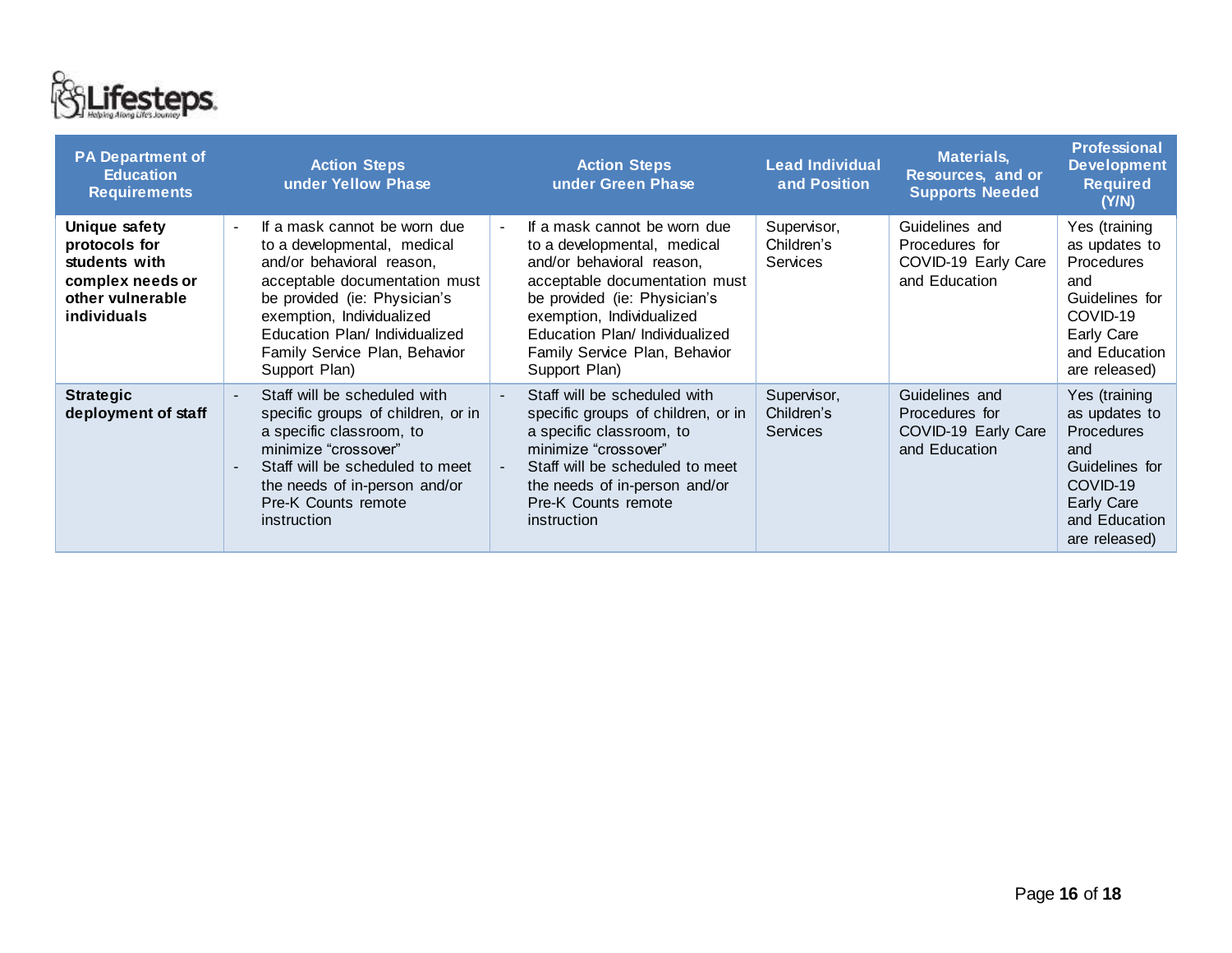

## **Health and Safety Plan Professional Development**

The success of a health and safety plan requires preparation to implement as intended. For each item that requires professional development (training), Lifesteps will document the following components of professional learning (training):

- **Topic:** Content of professional development (training).
- **Audience:** Stakeholder group(s) for the professional learning activity.
- **Lead Person and Position:** Person or organization that provided the professional learning.
- **Session Format:** Strategy/format utilized to facilitate participant learning.
- **Materials, Resources, and or Supports:** Materials, resources, and/or support used to train.
- **Start Date:**Date on which the first professional learning activity for the topic may be offered.
- **Completion Date:** Date on which the last professional learning activity for the topic may be offered.

<span id="page-16-0"></span>

| <b>Topic</b>                                                                                                                                                                                                                                                                                                     | <b>Audience</b>                                | <b>Lead Person and</b><br><b>Position</b> | <b>Session</b><br><b>Format</b> | <b>Materials, Resources,</b><br>and or Supports                                                                             | <b>Start Date</b> | <b>Completion</b><br><b>Date</b> |
|------------------------------------------------------------------------------------------------------------------------------------------------------------------------------------------------------------------------------------------------------------------------------------------------------------------|------------------------------------------------|-------------------------------------------|---------------------------------|-----------------------------------------------------------------------------------------------------------------------------|-------------------|----------------------------------|
| <b>COVID-19 Health and</b><br><b>Safety including</b><br>communication with<br>families and children, best<br>practices for COVID-19<br><b>Health and Safety in Early</b><br><b>Childhood Center based</b><br>settings with<br>concentration on social-<br>emotional impact for staff,<br>families and children. | <b>EEC Staff</b>                               | Mary Ellen Mannix                         | Remote                          | Remote Platform,<br>Power Point<br>Presentation,<br>"Wellness Wheel",<br>Self-Assessment: Are<br>we Really Co-<br>Teachers? | 08/24/2020        | 08/24/2020                       |
| COVID-19 concerns within<br>my home and community<br>and how it affects young<br>children including social-<br>emotional impact                                                                                                                                                                                  | EEC Parents /<br>Guardians                     | <b>TBD</b>                                | Remote                          | <b>TBD</b>                                                                                                                  | 10/01/2020        | 10/31/2020                       |
| Ongoing assessment of<br><b>COVID-19 concerns for</b><br>staff and enrolled families                                                                                                                                                                                                                             | <b>EEC Staff</b><br>EEC Parents /<br>Guardians | <b>TBD</b>                                | Remote                          | <b>TBD</b>                                                                                                                  | <b>TBD</b>        | <b>TBD</b>                       |